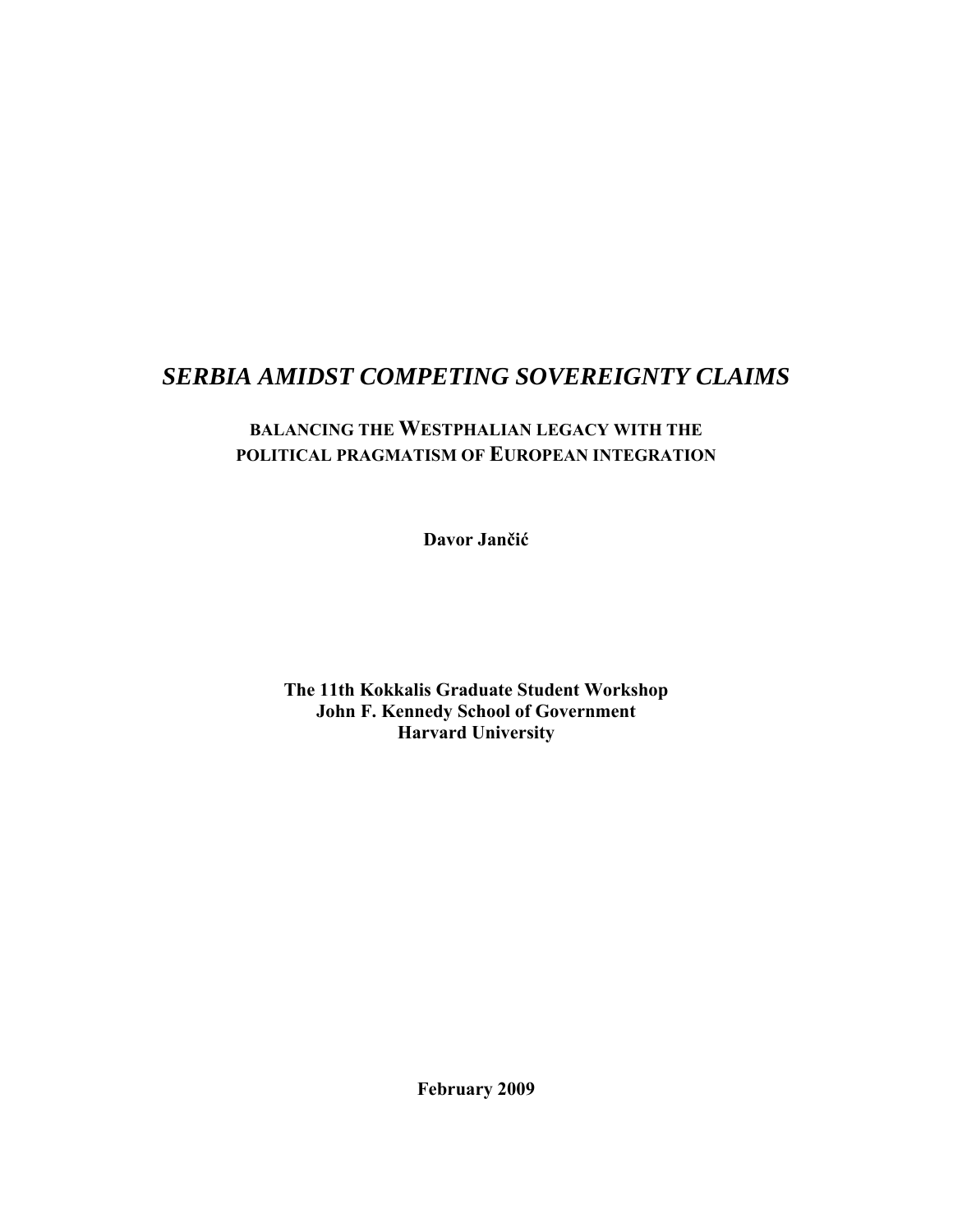#### **Abstract**

This paper analyzes the hypothesis that the recent challenges for Serbian statehood – which culminated in Kosovo's unilateral declaration of independence – prompted Serbia to redefine its relationship with the European Union and to accelerate the accession process, and thus to depart from Westphalian nation‐state building by taking the path of neo‐Westphalian member‐state building. It goes on to argue that Serbia's statehood can best be preserved if it is embedded within the EU body politic, which would represent a move away from the deadlock of a history freighted with the Westphalian legacy. To this end, the paper discusses the implications of three competing claims for the concept of Serbia's statehood: the EU's, Kosovo's, and Serbia's own claims to sovereignty and pertinently the manner in which the Kosovo situation affected Serbia's EU integration policy, and to a lesser extent, the EU's policy towards Serbia.

**Key words:** Westphalia, neo-Westphalia, sovereignty, statehood, European Union, Serbia, Kosovo, Stabilization and Association, European Partnership.

**Davor Jančić** is a PhD candidate and Teaching Assistant in European constitutional law at Utrecht University, Faculty of Law, Economics and Governance, Institute of Constitutional and Administrative Law, the Netherlands. He is also Director for International Relations of The Youth Dialogue Programme Serbia-Kosovo (NGO), Serbia. He received his LL.M. degree in International and European law *cum laude* at University of Amsterdam, and his LL.B. degree in law *summa cum laude* at University of Novi Sad. He was a Fred J. Hansen Fellow on Leadership and International Cooperation, San Diego State University, and is an alumnus of Columbia Summer Program on American Law, University of Amsterdam. He received "Top 10 Young Lawyers of Serbia" award.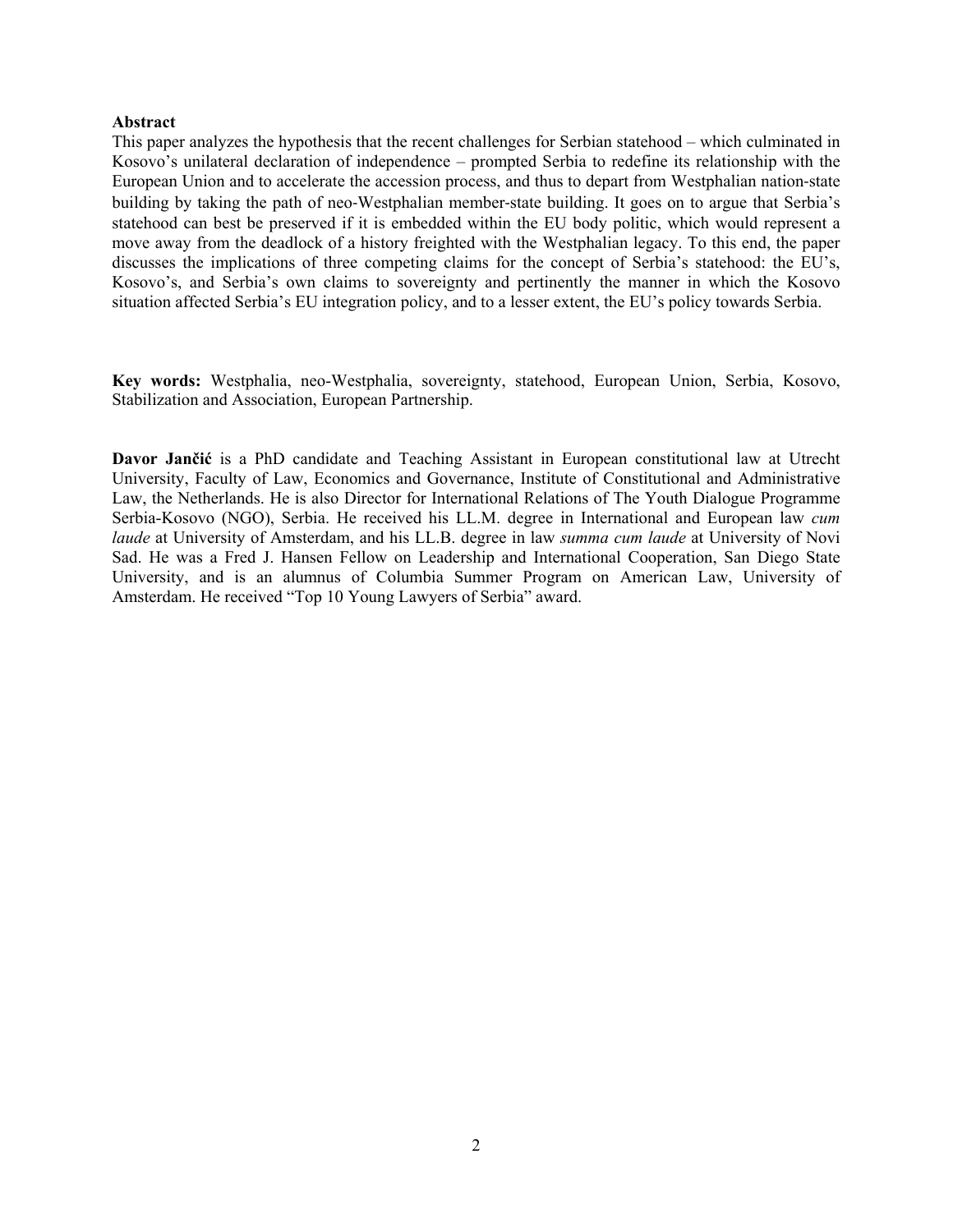"It is up to us to safeguard [our] interests with the means and alliances that are at our disposal". **Boris Tadić** (*Blic*, Belgrade, 31 December 2008)

"It is our interest to become a member of the EU and we cannot give it up at any price". **Boris Tadić** (*Blic*, Belgrade, 03 January 2009)

#### **1. INTRODUCTION**

#### **1.1. Topic**

Throughout the history, the Western Balkans region has been scarred by the obstinacy of thinking in terms of Westphalian statehood. Riven by numerous conflicts, wars, sanctions and embargos, the region has repeatedly suffered from the lack of prescient leadership and has precipitated into isolation and flourishing public malfeasance in all its facets. The fall of communism, the struggle to supersede socialism, $\frac{1}{1}$  $\frac{1}{1}$  $\frac{1}{1}$  the establishment of inchoate forms of capitalism and democracy, and the prospect of membership of the European Union ('EU') are among the factors that are changing the image of socioeconomic, political and legal life of the region. In such a constellation, Serbia occupies a specific place. It carries a heavy burden of having been the central republic of the Socialist Federative Republic of Yugoslavia  $(1945-1992)$  $(1945-1992)$  $(1945-1992)$ , <sup>2</sup> the larger federal unit within the Federal Republic of Yugoslavia (1992-2003), the larger member of the State Union of Serbia and Montenegro (2003-2006), and ultimately a state straddling the paths of EU integration and Kosovo retention (2006-today).

The last period has caused much turmoil and perplexity in the Serbian governing structures and has led it to one of the most important crossroads in its history. This paper focuses on this period and endeavors to test the hypothesis that the recent challenges for Serbian statehood – which culminated in Kosovo's unilateral declaration of independence – prompted Serbia to redefine its relationship with the European Union and to accelerate the accession process, and thus to depart from Westphalian nation‐state building by taking the path of neo‐Westphalian member‐state building. It goes on to argue that Serbia's statehood can best be preserved if it is embedded within the EU body politic, which would represent a move away from the deadlock of a history freighted with the Westphalian legacy. To this end, the paper discusses the implications of three competing claims for the concept of Serbia's statehood: the EU's, Kosovo's, and Serbia's own claims to sovereignty and pertinently the manner in which the Kosovo situation affected Serbia's EU integration policy, and to a lesser extent , the EU's policy towards Serbia.

#### **1.2. Method**

Although the theoretical inspiration for this paper was found in Krasner's assessment of Westphalian sovereignty, a more practical incentive lay in four factors that currently underlie the transformation of the Serbian political, legal and social environment:

• the waning both of the 'politics of despair'<sup>[3](#page-2-2)</sup> and of radical nationalism, as evidenced by the schism in the Serbian Radical Party and the Government's inherently pro-EU policies;

<span id="page-2-0"></span><sup>&</sup>lt;sup>1</sup> For an overview of institutional reforms see: Mendelski, Martin. *"Institutional reforms in South-Eastern Europe: a comparative analysis during different periods of transition"*, Paper presented at the Kokkalis Graduate Student Workshop on Southeastern and East-Central Europe, John F. Kennedy School of Government, Harvard University, 2008, pp. 7-10. 2

<span id="page-2-1"></span>This state was founded in October 1945 under the name *Democratic Federative Yugoslavia*, only to be renamed into *Federative People's Republic of Yugoslavia* the following month. The state changed its name into *Socialist Federative Republic of Yugoslavia* in 1963. Both adjectives "federal" and "federative" are used, the latter of which better corresponds to the Serbianlanguage versions of the respective constitutive acts. See more in: Ramet, Sabrina. *"The three Yugoslavias: state-building and legitimation, 1918-2005"*, Indiana University Press, 2006; Petranović, Branko and Štrbac, Čedomir. *"Istorija socijalističke Jugoslavije"*, Belgrade, 1977; Janković, Dragoslav and Mirković, Mirko. *"Državnopravna istorija Jugoslavije"*, Belgrade: Draganić, 1997, pp. 371-449.

<span id="page-2-2"></span><sup>&</sup>lt;sup>3</sup> Cohen, Lenard J. "*The politics of despair: radical nationalism and regime crisis in Serbia*", Working Paper No. 1, The Kokkalis Program on Southeastern and East-Central Europe, John F. Kennedy School of Government, Harvard University, 1999.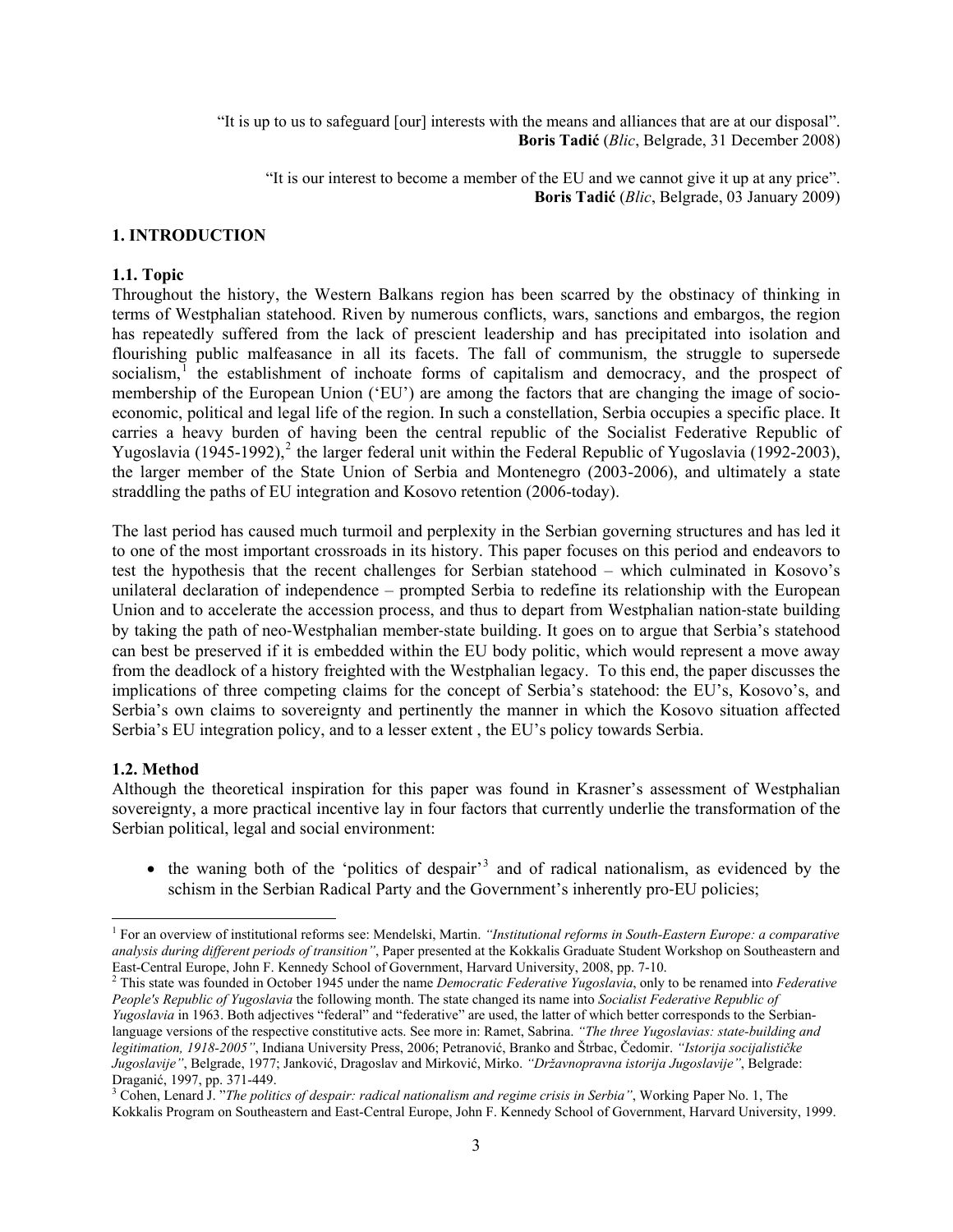- Serbia's pursuit of a non-contentious advisory opinion by the ICJ, rather than a series of actions;
- the purportedly separate treatment of the processes of Serbia's EU accession, deployment of the EULEX Mission in Kosovo, and Kosovo's post‐status state‐building;
- Serbian public opinion polls that consistently indicate a positive attitude towards the EU.

These factors form the core of the argument that, as a corollary of incessant historical challenges for Serbia's statehood, we are witnessing a qualitative change in Serbia's approach towards the EU. Whilst taking into account the experiences of transferring sovereign powers described in the literature on eastern EU enlargement and on the former Yugoslavia, the focus of the analysis is placed on the empirical scrutiny of the following documents: a) the Serbian Government's strategies, programs and policies for EU accession and for Kosovo and Metohija; b) the Stabilization and Association Agreement and the Council's Decision on European Partnership with Serbia, as well as c) the European Commission's Enlargement Strategy and its Progress Reports.

#### **1.3. Relevance**

The theoretical relevance of the paper lies in the fact that a myriad of scholars have focused primarily on Kosovo's final status and the peculiarities of its state-building process.<sup>[4](#page-3-0)</sup> This focus has produced such aberrant terms as 'fuzzy statehood',  $5$  'supervised independence',  $6$  'guided sovereignty',  $7$  or 'phased independence'.<sup>[8](#page-3-4)</sup> Furthermore, much academic effort has been put into explaining the processes of legislative harmonization and preparation for EU membership.<sup>[9](#page-3-5)</sup>

However, the dynamic that all these processes have been shaping have largely been left unattended. In other words, most of the literature to date has failed to juxtapose the historical vicissitudes of the Serbian state with the contemporary challenges presented by two interrelated processes: the EU integration and the retention of Kosovo. It has therefore fallen short of grasping the idiosyncrasies of Serbian statehood and remained fairly descriptive. Partly for this reason, the paper tries to determine Serbia's likely position in a plethora of divergent views on the Westphalian state.

Finally, the paper's policy relevance lies in its addressing one of the Serbia's core problems: consolidation and restructuring of its statehood in the dawn of the EU accession.

<span id="page-3-0"></span><sup>4</sup> Some interdisciplinary examples are: Benedek, Wolfgang*. "Final status of Kosovo: the role of human rights and minority rights"*, Chicago-Kent Law Review, Vol. 80, 2005, pp. 215-233; Brown, Bartram S. *"Human rights, sovereignty and the final status of Kosovo*", Chicago-Kent Law Review, Vol. 80, 2005, pp. 235-272; D'Aspremont, Jean*."Regulating statehood: the Kosovo status settlement*", Leiden Journal of International Law, Vol. 20, 2007, pp. 649-668; Dunay, Pal*. "Status and statehood in the Western Balkans*", Stockholm International Peace Research Institute, 37<sup>th</sup> edition of the Yearbook, 2006, pp. 63-76; Monteux, Camille Andrée. *"The status of Kosovo under international law"*, Master thesis, School Of Oriental and African Studies, University of London, 1999-2000; Papadimitriou, Dimitris and Greiçevci, Labinot. *"To build a state: Europeanization, EU actorness and state-building in Kosovo"*, European Foreign Affairs Review, Vol. 12, 2007, pp. 219–238; Redman, Michael. *"Should Kosovo be entitled to statehood?"*, The Political Quarterly Publishing, Blackwell Publishers, 2002, pp. 338-343; Tesar, Filip. *"Evolution versus revolution. Kosovo's final status, public affairs and development policy"*, Slovak Foreign Policy Affairs,

Policy Studies, Vol. II, 2005, pp. 30-42; Toschev, Adrian and Cheikhameguyaz, Gregory, *"The European Union and the final status Kosovo"*, Chicago-Kent Law Review, Vol. 80, 2005, pp. 273-304; Triantaphyllou, Dimitrios (ed). *"What status for Kosovo?"*, Chaillot Paper No. 50, Institute for Security Studies, Paris, October 2001; Williams Paul R. *"Earned sovereignty: the road to resolving the conflict over Kosovo's final status"*, Denver Journal of International Law and Policy, Vol. 31, 2002-2003, pp. 387-426.<br><sup>5</sup> Pett. Judy.

<span id="page-3-1"></span>Batt, Judy. *"'Fuzzy statehood' versus hard borders: the impact of EU enlargement on Romania and Yugoslavia"*, Working Paper 46/02, Centre for Russian and East European Studies University of Birmingham, 2002.

<span id="page-3-2"></span>As stemming from: United Nations Security Council. *"Letter of 26 march 2007 from the Secretary-General addressed to the President of the Security Council - Comprehensive Proposal for the Kosovo Status Settlement"*, 2007.<br><sup>7</sup> International Commission on the Balkans *"The Balkans in Funene's future"*, Contre for Liberal Strai

International Commission on the Balkans. *"The Balkans in Europe's future"*, Centre for Liberal Strategies, Sofia, 2005, p. 19.<br><sup>8</sup> Altmann, Franz Lother, *"Kesove; phased independence?"* Trapition Studies Boyievy, Vel. 13

<span id="page-3-4"></span><span id="page-3-3"></span>Altmann, Franz-Lothar. *"Kosovo: phased independence?"*, Transition Studies Review, Vol. 13, No. 1, 2006, pp. 145-154. 9 See essays in: Lopandić, Duško and Bajić, Vojislav (eds). *"Srbija i Crna Gora na putu ka Evropskoj Uniji"*, European

<span id="page-3-5"></span>Movement in Serbia, Belgrade, 2003.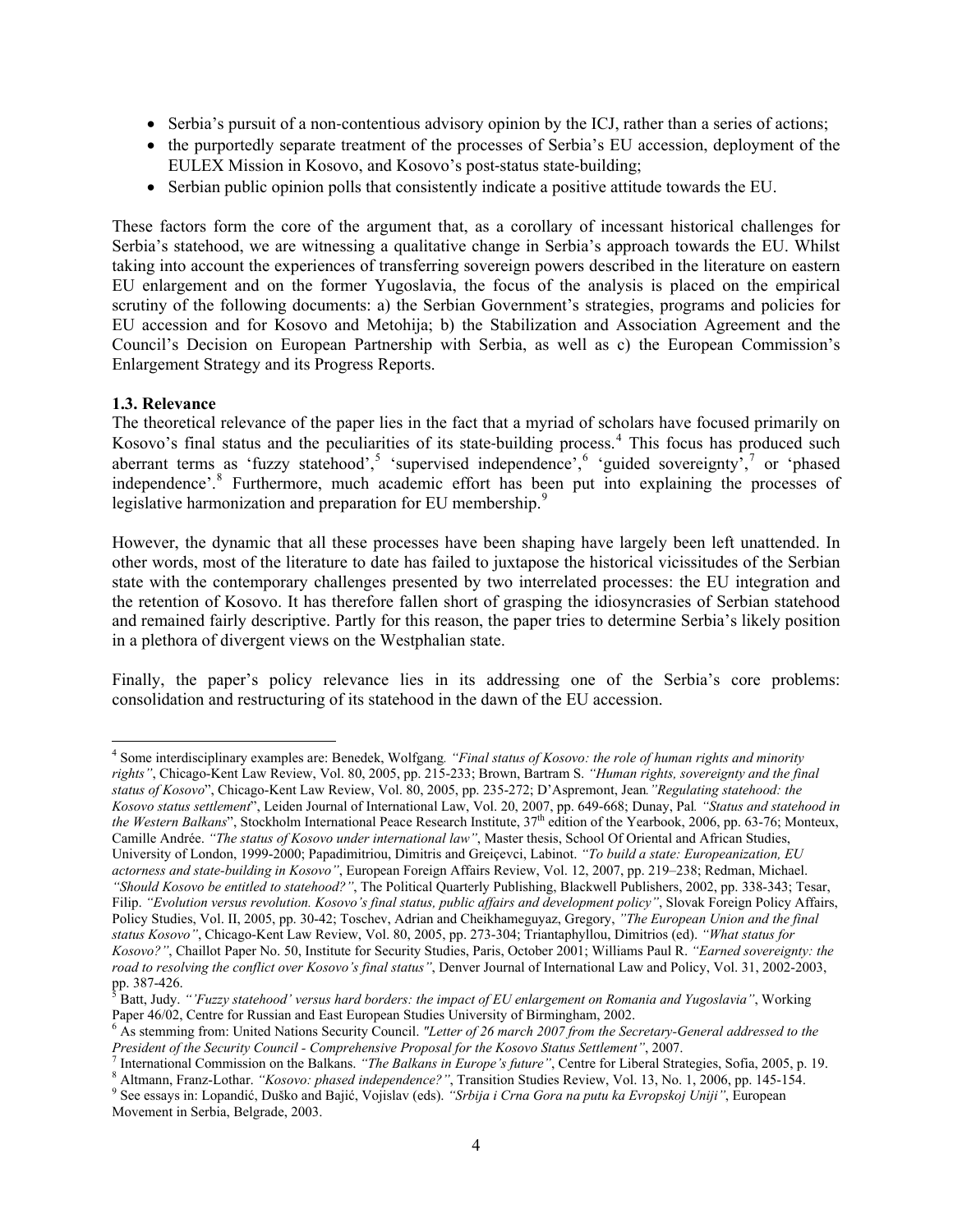#### **2. THEORETICAL BACKGROUND**

Analyzing the transformation of the concept of Westphalian sovereignty has long gained currency in many disciplines ranging from philosophy, political and legal theory to international relations, political science, and international and constitutional law. To provide a comprehensive overview of these developments would exceed both the scope and aim of this contribution; nevertheless, to be able to place Serbia in the burgeoning Westphalian spectrum, it is instrumental to adumbrate in a sweeping fashion the most influential approaches in the literature.

#### **2.1. Sovereignty in philosophy, political and legal theory**

As one of the quintessential problems, state sovereignty received its first systematic elaboration in the work of Jean Bodin in 1576.<sup>[10](#page-4-0)</sup> The concept was further developed primarily through the idea of social contract by Thomas Hobbes.<sup>[11](#page-4-1)</sup> The same idea assumed a fundamentally different explanation in Jean-Jacques Rousseau's *Du contrat social, ou Principes du droit politique*, who, unlike Bodin and Hobbes, attributed sovereignty to the people and not the state.<sup>[12](#page-4-2)</sup>

The theory of sovereignty of the state as a separate legal *titulaire* was expounded by Georg Jellinek. Contrarily, Hans Kelsen's theory of legal positivism advocated the sovereignty of law. However, some of the first doubts about sovereignty arose in the first half of the  $20<sup>th</sup>$  century. While Léon Duguit introduced the human side of sovereignty into the debate by emphasizing the role of public officials, $13$  Harold Laski negated state sovereignty due to the limitations posed by various social organizations and communities.<sup>[14](#page-4-4)</sup> In the period after the Second World War, sovereignty was fiercely criticized by Jacques Maritain, who urged that "political philosophy must get rid of the word, as well as the concept, of sovereignty" and that "this concept is intrinsically wrong and bound to mislead us if we keep on using it".<sup>[15](#page-4-5)</sup> On the contrary, John Rawls' belief that "peoples (as organized by their governments) are free and independent, and their freedom and independence is to be respected by other peoples", and that "peoples are to observe a duty of nonintervention" is an epitome of Westphalian sovereignty.<sup>[16](#page-4-6)</sup>

The above approaches permit to define sovereignty as supreme authority within the territory of a state. Sovereignty could effectively be captured by coupling its *elements* (supremacy, authority, and territoriality) with its most significant *characteristics* (sovereignty as internal/external, absolute/relative, and as the object of a diapason of its holders).<sup>[17](#page-4-7)</sup>

#### **2.2. Sovereignty in the Serbian legal and political thought**

Most authors in Serbia adhere to the distinction between the notions of legal and political sovereignty, which itself is mainly colored with the internal/external variable. Along this line, *Politička enciklopedija*  (Political Encyclopedia) contains the following two definitions:

<span id="page-4-0"></span> $^{10}$  Bodin, Jean. "On sovereignty: four chapters from the Six Books of the Commonwealth". Cambridge University Press, 1992.

<span id="page-4-2"></span><span id="page-4-1"></span><sup>&</sup>lt;sup>11</sup> Hobbes, Thomas. "Leviathan", Penguin, Harmondsworth, 1968.<br><sup>12</sup> Rousseau, Jean-Jacques. "Du contrat social, ou Principes du droit politique", Garnier, Paris, 1963. The original was published in 1762.<br><sup>13</sup> Duguit, Léon. *"Souveraineté et liberté"*, Paris, 1922.

<span id="page-4-5"></span><span id="page-4-4"></span><span id="page-4-3"></span><sup>&</sup>lt;sup>14</sup> Laski, Harold J. "The foundations of sovereignty and other essays", Harcourt Brace & Co, New York, 1921.<br><sup>15</sup> Maritain, Jacques. "Man and the state", University of Chicago Press, 1951, pp. 29-30; See more in: Maritai Concept of Sovereignty", American Political Science Review, Vol. 44, No. 2, 1950, pp. 343-357.<br><sup>16</sup> Rawls, John. "The law of peoples", Critical Inquiry, Vol. 20, No. 1, 1993, p. 46; See his critique: Buchanan, Allen. "Rawl

<span id="page-4-6"></span>law of peoples: rules for a vanished Westphalian world", Ethics, Vol. 110, No. 4, July 2000, pp. 697-721.<br><sup>17</sup> For an insightful analysis see how Bartelson "deconstructs" sovereignty in: Bartelson, Jens. "A genealogy of so

<span id="page-4-7"></span>Cambridge University Press, 1995, pp. 12-53.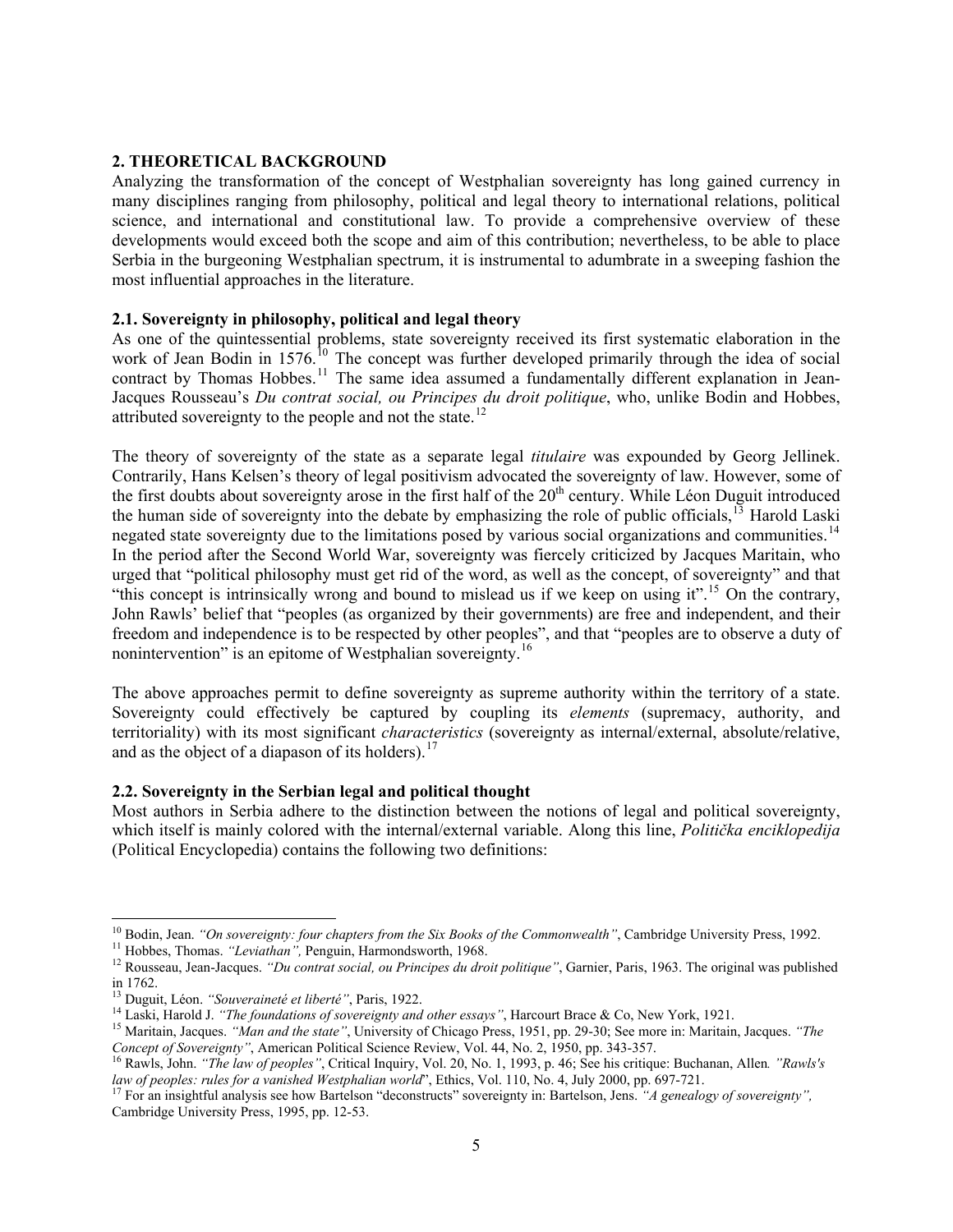"From a *legal* point of view, sovereignty is an attribute of state power, which consists in the independence of state power towards external factors (external sovereignty) and in its supremacy towards internal factors (internal sovereignty); or, put shortly, sovereignty is an attribute of state power manifested in its legal absoluteness. […] Studying sovereignty from a *political* point of view is more significant, because sovereignty is an essentially political notion. Sovereignty is the governing relationship between the political (i.e. actual) holder of power and the state power [itself]" [emphasis added, own translation].<sup>[18](#page-5-0)</sup>

Similar approaches and definitions can be found in the works of Slobodan Jovanović, <sup>[19](#page-5-1)</sup> Radomir Lukić, <sup>[20](#page-5-2)</sup> and Svetislav Radovanović. [21](#page-5-3)

As regards holders of sovereignty, the current Serbian Constitution of 2006 states that "sovereignty is vested in citizens who exercise it through referendums, people's initiative and freely elected representatives".<sup>[22](#page-5-4)</sup> Whereas essentially the same provision appears in the Constitution of 1990.<sup>[23](#page-5-5)</sup> the Yugoslav constitutions of 1963 (as amended in 1971) and of 1974 were imbued with socialist categories thus designating "working people" as holders of sovereignty.

### **3. WESTPHALIAN SOVEREIGNTY: THE RISE AND FALL OF A POSTULATE OF POST-MEDIEVAL INTERNATIONAL RELATIONS**

The Peace of Westphalia of 1648, which ended the Thirty Years' War (1618-1648), is today widely acknowledged as the hallmark of international relations,<sup>[24](#page-5-6)</sup> which facilitated the collapse of the feudal state and catalyzed the abatement of widespread religious conflicts in Europe. The two component international treaties – the one of Osnabrück and of Münster – established a *system of sovereign states* based on territoriality, sovereign equality, and non-intervention in internal affairs, or – as Krasner put it – "political organization based on the exclusion of external actors from authority structures within a given territory",<sup>[25](#page-5-7)</sup> and – as Hinsley added – where "no final and absolute authority exists elsewhere".<sup>[26](#page-5-8)</sup> Thus, the state became the single most important actor in the anarchic assemblage of interstate dealings. However, the eventuality of history's taking a different course has been advanced as an option by Spruyt<sup>[27](#page-5-9)</sup> and Philpott.<sup>28</sup>

The ascendancy of Westphalia as the ultimate norm of state interplay was curtailed after the Second World War by a whole array of new developments including chiefly the establishment of the United Nations ('UN'), the Council of Europe, the General Agreement on Tariffs and Trade ('GATT'), the subsequent conclusion of a series of international treaties enshrining human rights and fundamental

<sup>&</sup>lt;sup>18</sup> Srdić, Milutin (ed). "Politička enciklopedija", Savremena administracija, Belgrade, 1975, p. 1047.

<span id="page-5-3"></span>

<span id="page-5-2"></span><span id="page-5-1"></span><span id="page-5-0"></span><sup>&</sup>lt;sup>19</sup> Jovanović, Slobodan. *"O državi"*, Belgrade, 1922.<br><sup>20</sup> Lukić, Radomir. *"Teorija države i prava"*, Belgrade, 1974.<br><sup>21</sup> Radovanović, Svetislav. *"O suverenitetu države u savremenim uslovima s posebnim osvrtom na SFRJ* Faculty of Law, University of Novi Sad, 1978.<br><sup>22</sup> Article 2(1) Constitution of the Republic of Serbia of 2006.

<span id="page-5-6"></span><span id="page-5-5"></span><span id="page-5-4"></span><sup>&</sup>lt;sup>23</sup> Article 2 Constitution of the Republic of Serbia of 1990.<br><sup>24</sup> While Gross refers to it as "the first great European or world charter", Osiander calls for a reappraisal of the concept of Westphalian sovereignty. See more in: Gross, Leo. *"The Peace of Westphalia, 1648-1948"*, The American Journal of International Law, Vol. 42, No. 1, 1948, p. 20; Osiander, Andreas. *"Sovereignty, international relations, and the Westphalian*  myth", International Organization Vol. 55, No. 2, 2001, p. 281.<br><sup>25</sup> Krasner, Stephen D. "Sovereignty: organized hypocrisy", Princeton University Press, 1999, p. 4.<br><sup>26</sup> Hinsley, Francis Harry. "Sovereignty", Cambridge Uni

<span id="page-5-8"></span><span id="page-5-7"></span>Concept of Sovereignty and the Relations between States", Journal of International Affairs, Vol. 21, No. 2, 1967, pp. 242-252.<br><sup>27</sup> Spruyt, Hendrik. "*The sovereign state and its competitors. An analysis of systems change* 

<span id="page-5-9"></span><sup>2001.</sup>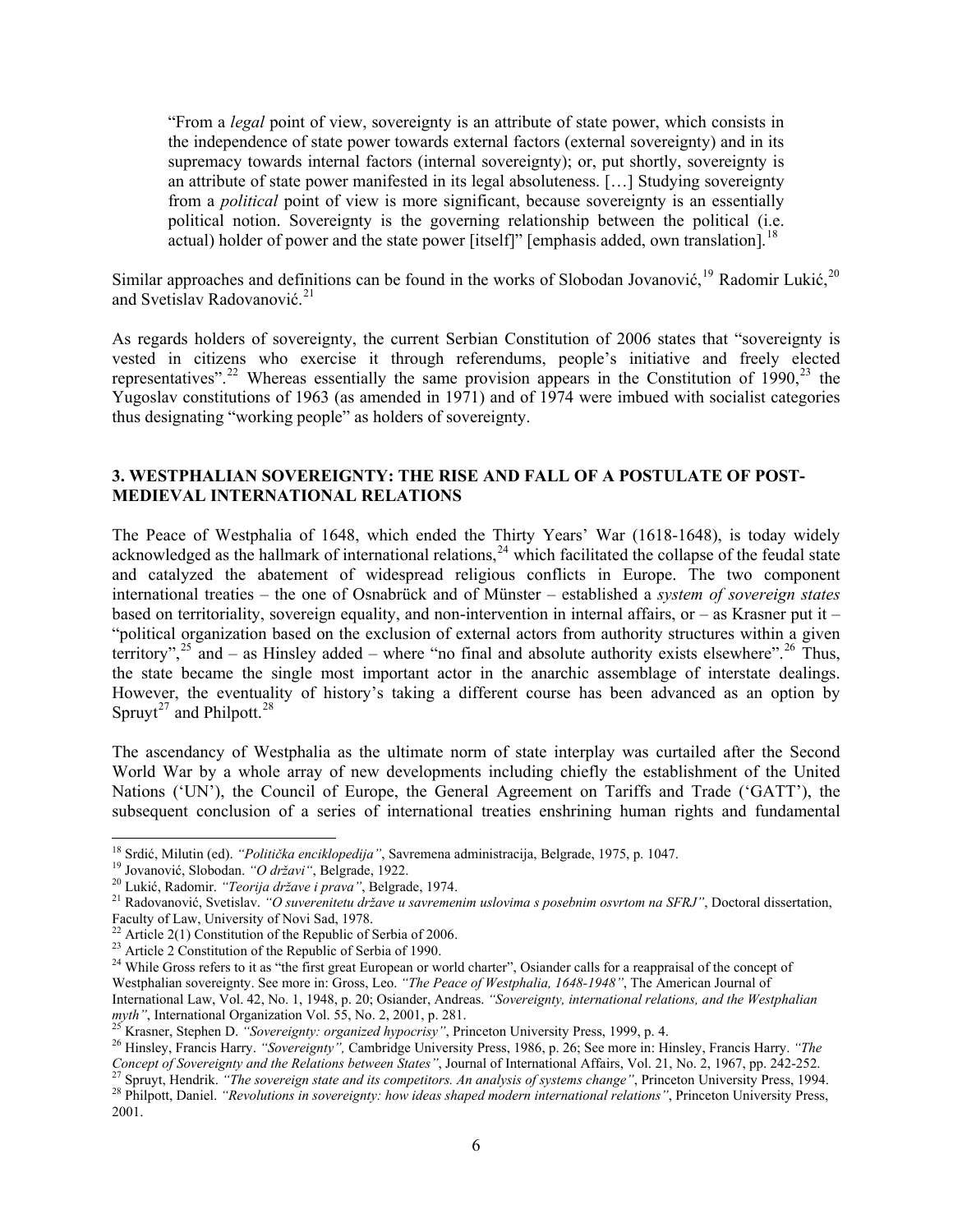freedoms,<sup>[29](#page-6-0)</sup> and – pertinently – the establishment of the European Coal and Steel Community in 1951. Another decisive impetus towards post-Westphalian reasoning was provided by ill-fated humanitarian interventions carried out without the consent of the targeted state, of which the 1999 NATO bombing of Serbia is a notable example. While all these processes represent collective *international* efforts to prevent any future outbreak of war and to assert personal rights of individuals, only the case of the EU represents an experiment in *supranational* integration.

The globalist forces mentioned above have led many international relations theorists to question the validity of the Westphalian system as a fundamental explanatory tool of international affairs. Quite illustrative of this pan-academic skepticism towards Westphalianism can be found in Fowler and Bunck's summary of depictions of sovereignty by various authors as "perforated, defiled, cornered, eroded, extinct, anachronistic, bothersome, even interrogated".<sup>[30](#page-6-1)</sup> The guises of sovereignty presented by Simpson are equally telling of the trend.<sup>[31](#page-6-2)</sup> Whereas some analysts seem to veer towards the post-Westphalian model,  $32$  others underscore the social dynamism of the Westphalian concept.<sup>[33](#page-6-4)</sup>

Furthermore, whilst a number of scholars contend that Westphalian sovereignty continues to be the central paradigm of international relations,<sup>[34](#page-6-5)</sup> Krasner offers a compelling and awakening assessment that sovereignty never actually was the absolute norm of international relations. In his *Compromising* 

<span id="page-6-0"></span><sup>&</sup>lt;sup>29</sup> Such as the Universal Declaration of Human Rights and the Genocide Convention in 1948, then the European Convention for the Protection of Human Rights and Fundamental Freedoms in 1950, as well as the International Covenant on Civil and Political Rights and the International Covenant on Economic, Social and Cultural Rights in 1966. See more in: Barkin, Samuel J. *"The evolution of the constitution of sovereignty and the emergence of human rights norms"*, Millennium, Vol. 27, No. 2, 1998, pp. 229-252.

<span id="page-6-1"></span><sup>30</sup> Fowler, Michael Ross and Bunck, Julie Marie. *"Law, power, and the sovereign state: the evolution and application of the concept of sovereignty"*, The Pennsylvania State University Press, 1995, p. 2.<br><sup>31</sup> He uses the following epithets to explain various sovereignty's aspects: "degraded", "resurgent", "decomposing/recomposing",

<span id="page-6-2"></span><sup>&</sup>quot;metaphysical", "extraterritorial", "deffered" (here, he refers to the situation in Kosovo), "internationalized", "incipient", and "deterritorialised". See more in: Simpson, Gerry. "The guises of sovereignty" in: Jacobsen, Trudy; Sampford, Charles; and<br>Thakur, Ramesh (eds). "Re-envisioning sovereignty: the end of Westphalia", Ashgate Publishing, 2008,

<span id="page-6-3"></span><sup>&</sup>lt;sup>32</sup> Some of the prominent works are as follows: Camilleri, Joseph A. and Falk, Jim. "The end of sovereignty? The politics of a *shrinking and fragmenting world",* Edward Elgar, Aldershot, 1992; Harding, Christopher and Lim, Chin (eds). *"Renegotiating Westphalia"*, Kluwer Law International, The Hague, 1999; Hashmi, Sohail H. (ed). *"State sovereignty: change and persistence in international relations"*, Pennsylvania State University Press, 1997; Jacobsen, Trudy; Sampford, Charles; and Thakur, Ramesh (eds). *"Re-envisioning sovereignty: the end of Westphalia"*, Ashgate Publishing, 2008; Kegley, Charles W. and Raymond, Gregory, A. *"Exorcising the ghost of Westphalia: building world order in the new millennium"*, Prentice Hall, 2002; Lapidoth, Ruth. *"Sovereignty in Transition"*, Journal of International Affairs, Vol. 45, No. 2, 1992, pp. 326-346; Linklater, Andrew.

*<sup>&</sup>quot;Citizenship and sovereignty in the post-Westphalian state"*, European Journal of International Relations, Vol. 2, No. 1, 1996, pp. 77-103; Mark, Max. *"Beyond sovereignty"*, Public Affairs Press, Washington D.C., 1965; MacCormick, Neil. *"Beyond the sovereign state"*, The Modern Law Review, Vol. 56, 1993, pp. 1-18; Rosenau, James, N. *"Sovereignty in a turbulent world"* in: Lyons, Gene Martin and Mastanduno, Michael (eds). *"Beyond Westphalia?: state sovereignty and international intervention"*, Johns Hopkins University Press, 1995, pp. 191-228; Schrijver, Nico. *"The changing nature of state sovereignty"* in Crawford, James and Lowe, Vaughan (eds). "*The British Year Book of International Law 1999",* Clarendon Press, Oxford, 2000, pp. 65-98; Soroos, Martin. "*Beyond Sovereignty",* University of South Carolina Press, 1986; Vernon, Raymond. "Sovereignty at bay: the multinational spread of U.S. enterprises", Basic Books, New York, 1971; Vernon, Raymond. "Sovereignty at bay: ten years after", International Organization, Vol. 35, 1981, pp. 517-529; Wriston, Walter. "*The twilight of sovereignty",* Scribners, New York, 1992; Zacher, Mark W. *"The decaying pillars of the Westphalian temple: implications for international order and governance"* in: Rosenau, James N. and Czempiel, Ernst-Otto (ed). "*Governance without government: order and change in* 

<span id="page-6-4"></span>*world politics*, Cambridge University Press, 1992, pp. 58—101.<br><sup>33</sup> See for instance: Biersteker, Thomas J. and Cynthia Weber (eds). "*State sovereignty as social construct"*, Cambridge University Press, 1996. and Barkin, Samuel J. and Cronin, Bruce. "*The state and the nation: changing norms and the rules of*  sovereignty in international relations", International Organization, Vol. 48, No. 1, 1994, pp. 107-130.<br><sup>34</sup> See for example: Esman, Milton J. "State sovereignty: alive and well" in: Montgomery, John Dickey and Glazer, Nat

<span id="page-6-5"></span>*<sup>&</sup>quot;Sovereignty under challenge: how governments respond"*, Transaction Publishers, 2002, pp. 375-391; Another astute reassertion of sovereignty can be found in: Fowler, Michael Ross and Bunck, Julie Marie. *"Law, power, and the sovereign state: the evolution and application of the concept of sovereignty"*, The Pennsylvania State University Press, 1995; also see some of the essays in: Stankiewicz, W.J. (ed) "*In defense of sovereignty",* Oxford University Press, New York, 1969; McNeill, William H. *"Territorial states buried too soon"*, Mershon International Studies Review, Vol. 41, No. 2, 1997, pp. 269-274.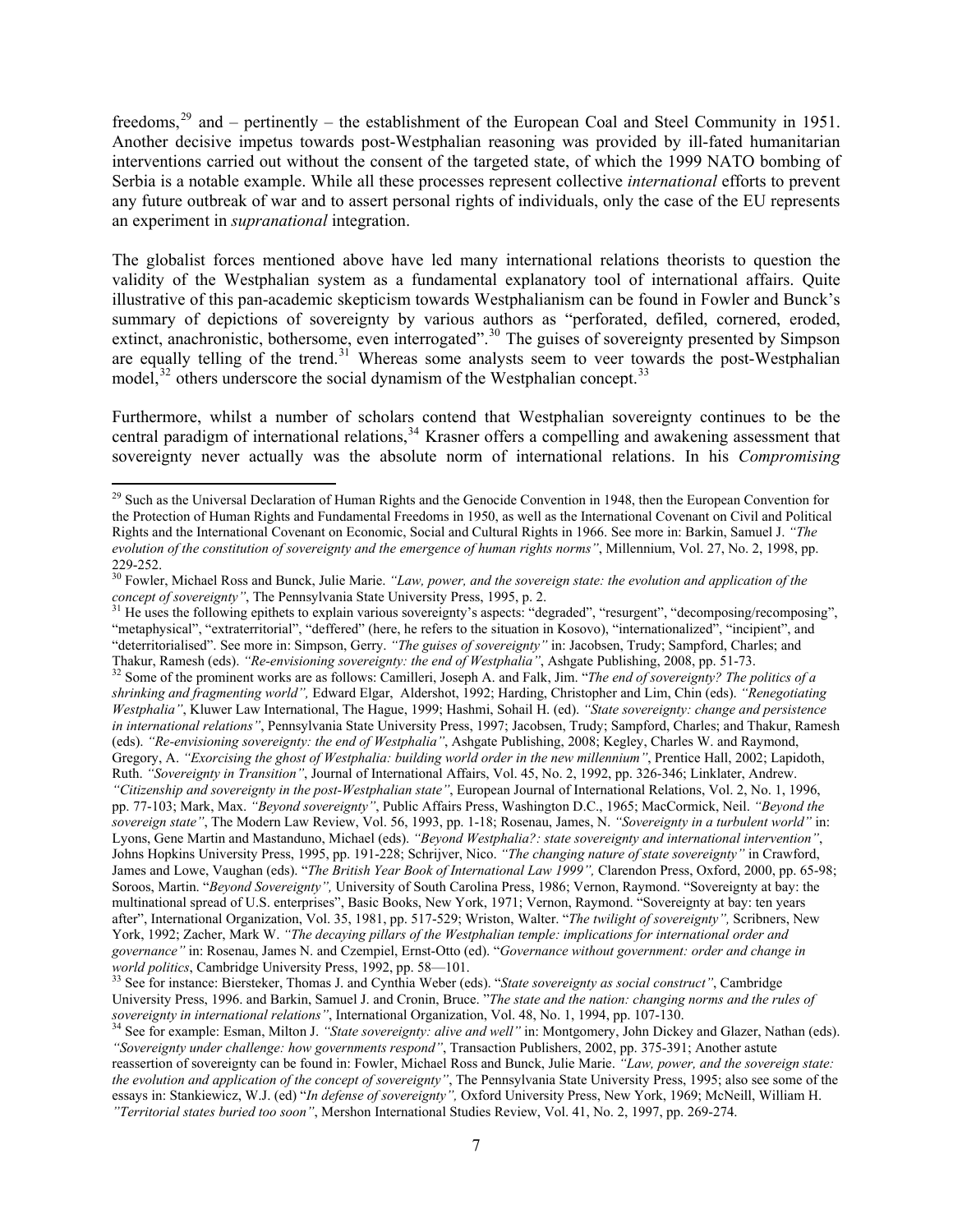Westphalia,<sup>[35](#page-7-0)</sup> he makes several assessments that are highly relevant for the proper understanding of the hypothesized shift in Serbia's foreign policy:

"Breaches of the Westphalian model have been an enduring characteristic of the international environment because there is nothing to prevent them" (p. 115)…"Compromising the Westphalian model is always available as a policy option" (p. 117)…"In international politics, nothing is ever off the table" (p. 117)…"All states are not the same" (p. 117)…"In some areas of the world, notably central and eastern Europe, there have never been any smaller Westphalian states, that is, entities that enjoyed full autonomy" (p. 140)…"There is no structure of authority in the international system that can prevent stronger actors from engaging in imposition or coercion" (p. 147)…"In practice, the strong have been better able to maintain their territorial integrity and autonomy than the weak" (p. 147)…"Some states have the power to preserve their territory and autonomy; others do not."  $(p. 150-151)^{36}$  $(p. 150-151)^{36}$  $(p. 150-151)^{36}$ 

If coupled with Nye's jovial remark on the role of the UN quoted below, Krasner's observations illuminate the fact that the only viable and sustainable channel for the preservation of statehood for Serbia is integration into the EU.

"The UN is more an instrument of its member states than an independent actor in world politics. True, UN Secretary General Ban Ki Moon can make speeches, convene meetings, and propose actions, but his role is more secretary than general.<sup>[37](#page-7-2)</sup>

Doubtlessly, the neo‐Westphalian or even post‐Westphalian contagion has found its most convincing embodiment and academic elucidation within the realm of the EU, where the 'pooling' of sovereignty<sup>[38](#page-7-3)</sup> or its 'sharing'<sup>[39](#page-7-4)</sup> have produced depictions of the EU as a post-modern entity,  $^{40}$  $^{40}$  $^{40}$  or the one described as pluralist,  $41$  multilevel,  $42$  or composite.  $43$ 

International lawyers, meanwhile, tend to couch their thoughts mainly in terms of the contrasting principles of self-determination and sovereignty.<sup>[44](#page-7-9)</sup> These considerations, however, fall outside the ambit

<span id="page-7-0"></span><sup>35</sup> Krasner, Stephen D. *"Compromising Westphalia"*, International Security, Vol. 20, No. 3, 1995/1996, pp. 115-151; See more on his understanding of Westphalian sovereignty in: Krasner, Stephen D. *"Sovereignty: organized hypocrisy"*, Princeton University Press, 1999; Krasner, Stephen D. *"Sovereignty: an institutional perspective"*, Comparative Political Studies, Vol. 21,

No. 1, 1988, pp. 66-94; Krasner, Stephen D. *"Westphalia and all that"* in: Goldstein, Judith and Keohane, Robert (eds). "*Ideas and foreign policy"*, Cornell University Press, Ithaca, 1993, pp. 235-264; Krasner, Stephen D. *"The exhaustion of sovereignty: international shaping of domestic authority structures",* Institut du développement durable et des relations internationales, Paris, March 2003; Krasner, Stephen D. *"Sovereignty"*, Foreign Policy, Vol. 122, January/February 2001, pp. 20-29; Krasner, Stephen D. *"Sovereignty and Governance"*, Paper presented at Legatum Institute Prosperity Symposium, Br D. "Sovereignty and Governance", Paper presented at Legatum Institute Prosperity Symposium, Brocket Hall, 2008, pp. 1-24.<br><sup>36</sup> For the criticism of his approach see: Philpott, Daniel. "Usurping the sovereignty of sovereign 2001, pp. 297–324; Lentner, Howard H. *"The concept of the state: a response to Stephen Krasner",* Comparative Politics, Vol.

<span id="page-7-1"></span><sup>16,</sup> No. 3, 1984, pp. 367-377.<br><sup>37</sup> Nye, Joseph S. *"Does the UN Still Matter?"*, The Financial Express (India), 13 July 2007.

<span id="page-7-3"></span><span id="page-7-2"></span><sup>&</sup>lt;sup>38</sup> Keohane, Robert O. "Ironies of sovereignty: the European Union and the United States", Journal of Common Market Studies, Vol. 40. No. 4, 2002, pp. 743–765.<br><sup>39</sup> Wallace, William. "The sharing of sovereignty: the European paradox", Political Studies Vol. 47, 1999, pp. 503-521.

<span id="page-7-5"></span><span id="page-7-4"></span><sup>&</sup>lt;sup>40</sup> Caporaso, James A. "The European Union and forms of state: Westphalian, regulatory or post-modern?", Journal of Common Market Studies, Vol. 34, Issue 1, 1996, pp. 29-52.<br><sup>41</sup> Walker, Neil. "The idea of constitutional pluralism", The Modern Law Review, Vol. 65, 2002, pp. 317-359.

<span id="page-7-9"></span>

<span id="page-7-8"></span><span id="page-7-7"></span><span id="page-7-6"></span><sup>&</sup>lt;sup>42</sup> Pernice, Ingolf. "Multilevel constitutionalism in the European Union", European Law Review, Vol. 27, pp. 511-529.<br><sup>43</sup> Besselink, Leonard. "A composite European constitution", Europa Law Publishing, Groningen, 2007.<br> *"The creation of states in international law"*, Cambridge University Press, Cambridge, 2006; Hannum, Hurst. *"Autonomy, sovereignty, and self-determination: the accommodation of conflicting rights",* University of Pennsylvania Press, 1990; Pomerance, Michla. "Self-determination in law and practice, the new doctrine in the United Nations", Martinus Nijhoff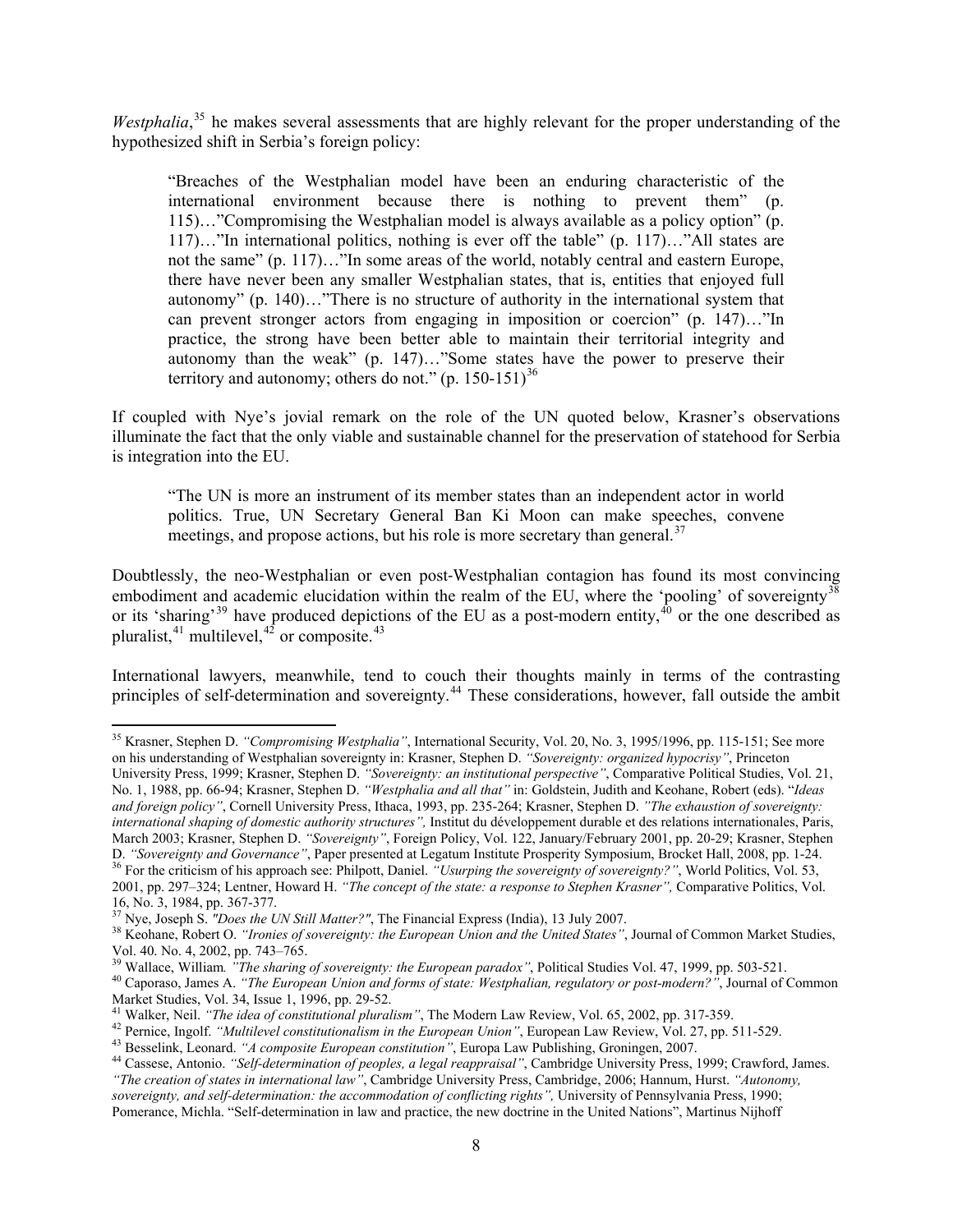of this paper. Under the following headings, the Serbian foreign policy objectives are put in the perspective of EU integration.

#### **4. THE EUROPEAN UNION AS A FACTOR OF SERBIA'S EMERGING NEO-WESTPHALIAN VISION**

#### **4.1. A glimpse at history:** *per aspera…!*

To begin with, the history of Serbia is a perpetual alteration between peaceful and tumultuous times. After the Serbs settled in the region of the Balkans under the Unknown Archont, they founded the first state - Raška - in late  $8<sup>th</sup>$  century. The medieval Serbian state under the Nemanjić dynasty is considered the Golden Age of Serbia (1166-1371).<sup>[45](#page-8-0)</sup> The historic battle of Kosovo of 1389 and the defeat of Serbia marked the first great challenge to its statehood – the centuries-long rule of the Turks. As a consequence of two consolidated uprisings in 1804 and 1815, Serbia retrieved its sovereignty and passed the first modern-age constitution in 1835.<sup>[46](#page-8-1)</sup> Its statehood was only formally recognized in the Treaty of Berlin in 1878, which Krasner cites as an example of disregard of the Westphalian model of sovereignty, due to a number of restrictive provisions that Serbia had to accept. $47$ 

Over the ensuing period, the Kingdom of Serbia was confronted with several wars (Serbo-Bulgarian War of 1885, First Balkan War of 1912-1913, Second Balkan War of 1913, First World War 1914-1918), which considerably hampered its medieval-like prosperity. The 'three Yugoslavias',<sup>[48](#page-8-3)</sup> to borrow Ramet's shorthand, suffered Nazi mayhem during the Second World War and, roughly half a century later, engulfed in civil war. Driven by the Westphalian ideals, the region of Western Balkans became a global predicament. All the newly created states embraced the EU as the only route to peace, lasting stability, and sustainable development.

#### **4.2. European Union as a catalyst of Serbia's rejuvenation:** *…ad astra?*

As a follow-up to its refurbished regional approach, the EU proposed a Stabilization and Association Process ('SAP') for the countries of the Western Balkans in 1999. The conclusion of the Santa Maria da Feira European Council held in June 2000 brought an encouraging impetus: Serbia became a potential candidate for EU membership.<sup>[49](#page-8-4)</sup> The Zagreb Summit held in November 2000 launched the SAP, confirmed Serbia's European perspective, and underlined the necessity of regional cooperation. The Thessaloniki EU-Western Balkans Summit held in June 2003 initiated a new phase in the relations between Serbia and the EU by the latter's offer of a European Partnership as a new instrument of pre-accession strategy.<sup>[50](#page-8-5)</sup> European Partnerships are decisions adopted by the Council of the European Union, whereby short-term (1-2 years) and medium-term priorities (3-4 years) are laid down. Compliance therewith is monitored by the European Commission in its annual progress reports. Thus, there are two sets of conditions that Serbia must fulfill: a) the 1993 Copenhagen criteria for *accession* (political, economic, *acquis communautaire*), and b) European Partnership conditions in the *pre-accession* phase.

<u> 1989 - Johann Stein, marwolaethau a gweledydd a ganlad y ganlad y ganlad y ganlad y ganlad y ganlad y ganlad</u>

Publishers, 1982; see essays in: Tomuschat, Christian (ed). "Modern law of self-determination", Martinus Nijhoff Publishers, 1993; Raič, David. "Statehood and the law of self-determination", Martinus Nijhoff Publishers, 20

<span id="page-8-0"></span><sup>&</sup>lt;sup>45</sup> See a host of insightful historical sources in: Krkljuš, Ljubomirka and Šarkić, Srdjan. "Odabrani izvori iz državnopravne *istorije Jugoslavije"*, Naučna knjiga, Belgrade, 1982, pp. 20 and 41-42.<br><sup>46</sup> The first set of codified legal rules that contained constitutional provisions was the so-called *Dušan's Code* adopted in 1349 (as

<span id="page-8-1"></span>amended in 1355).<br><sup>47</sup> Krasner, Stephen D. "Compromising Westphalia", International Security, Vol. 20, No. 3, 1995-1996, p. 138.

<span id="page-8-4"></span>

<span id="page-8-3"></span><span id="page-8-2"></span><sup>&</sup>lt;sup>48</sup> Ramet, Sabrina. "The three Yugoslavias: state-building and legitimation, 1918-2005", Indiana University Press, 2006.<br><sup>49</sup> Chapter V, Heading D, point 67 of the Conclusions of the Presidency of the Santa Maria da Feira [http://www.europarl.eu.int/summits/fei1\\_en.htm#,](http://www.europarl.eu.int/summits/fei1_en.htm) accessed on 02 January 2008. [50 See more in: Government of the Republic of Se](http://www.europarl.eu.int/summits/fei1_en.htm)rbia. *"Proces stabilizacije i pridruživanja"*, 2006; Jančić, Davor. *"Serbia in the* 

<span id="page-8-5"></span>*European Union - status of Kosovo",* Legal Life - Journal of Legal Theory and Practice, Special Issue "Law and Humane Future", Vol. 4, No. 12, 2006, pp. 719-730.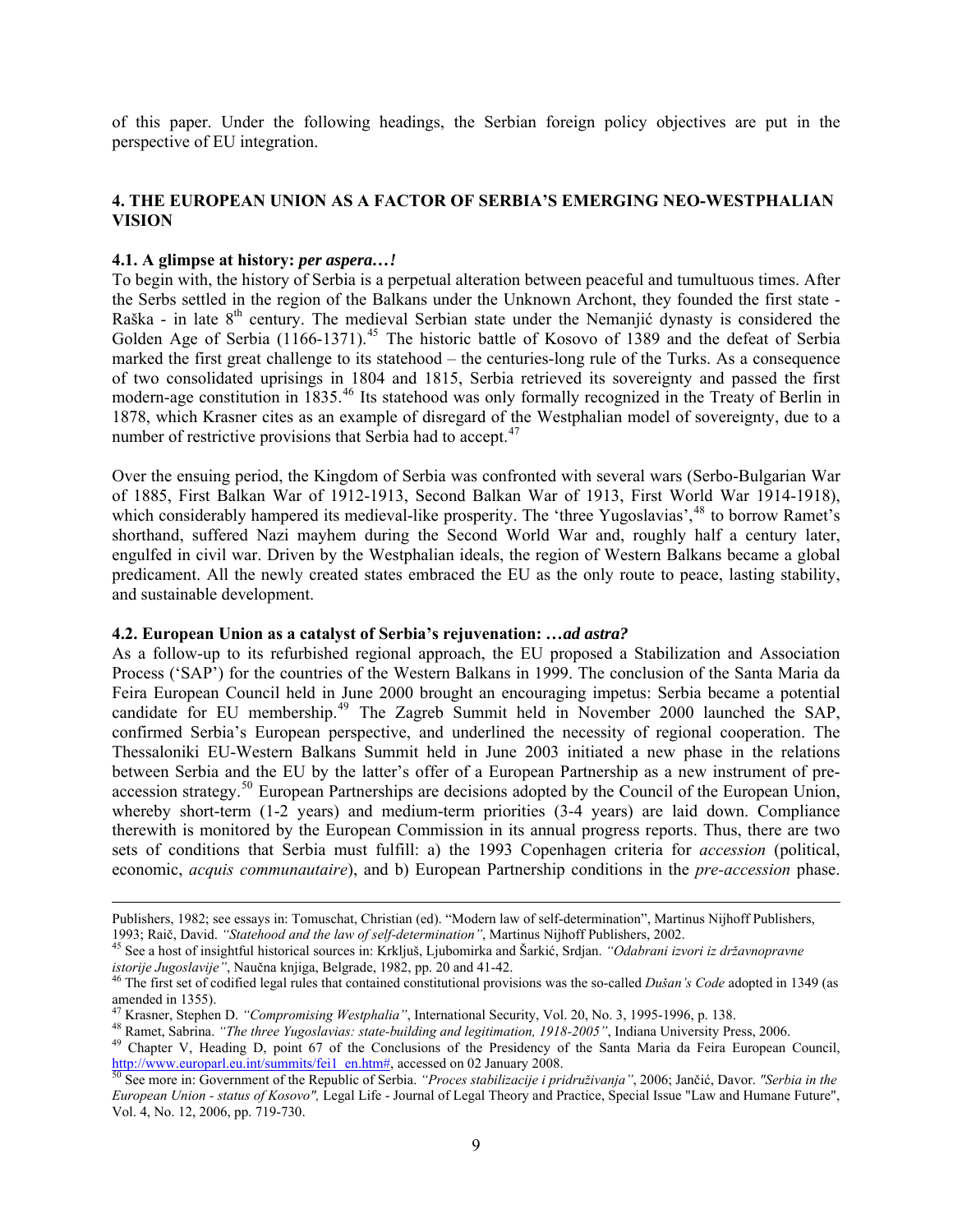Again, these could be assessed as jeopardizing Serbia's sovereignty in Krasner's terms. Yet, it would be much more plausible to envision EU's allure as Serbia's opportunity to devise a neo-Westphalian agenda.

In the same period, Serbia endured 78 days of bombing by NATO, as a result of decade-long political and diplomatic blunders of then President of FR Yugoslavia Milošević. Since it had failed to receive endorsement by the UN Security Council, this tragic event not only fortified the already present perceptions of change in the norms of international intervention,<sup>[51](#page-9-0)</sup> but also sparked vivid discussions on its shaping of post-Cold War international relations.[52](#page-9-1) In Serbia, NATO bombing has been widely viewed as illegal and has played a central role in the subsequent massive public outcry and the resulting ouster of Slobodan Milošević. The famous 2000 *October revolution* and the installment of Prime Minister Djindjić's Government triggered democratic reforms and introduced the vision of divorce from Westphalian politics.

Taken together, the prospect of European integration and the failure to win support of the international community in defending principal state interests meant that Serbia's future political path was essentially broken into two tracks: the one of Westphalian rejection of alternative mechanisms of protection of sovereignty and the other of neo-Westphalian incorporation of sovereignty into the EU's dispersed system of statehood. The key questions for Serbia are whether these two paths are mutually exclusive and how the Government's foreign policy should be assessed.

## **5. EU INTEGRATION V. KOSOVO RETENTION: DIPLOMACY AT CROSSROADS**

#### **5.1. The Serbian Government's EU policy**

The current Government of the Republic of Serbia was appointed by the National Assembly on 7 July 2008. In his keynote address to the Assembly, Prime Minister Cvetković designated EU integration as Serbia's paramount priority and deepest interest.<sup>[53](#page-9-2)</sup> This was further corroborated by President Tadić, who urged that "Serbia is a democratic country devoted to accelerated integration into the European Union, a country that can become a guarantor of good neighborly relations, security and prosperity in the region" [own translation].<sup>[54](#page-9-3)</sup> The National Assembly itself has also given strong confirmation that "an expedited" accession of the Republic of Serbia […] to the EU and to the Partnership for Peace are strategic national goals, which will be fully and constantly supported" and has declared that it is "fully prepared to fulfill all preconditions necessary to speed up the integration into the European Union" [own translation].[55](#page-9-4)

In order to provide strategic guidance, already in 2005, the Government adopted the National Strategy for integration into the EU, which foresees the following foreign policy goals: "normalization of relations with international institutions and influential countries […], orientation towards Euro-Atlantic integrations, […] inclination towards peaceful dispute settlement relying on diplomatic and political measures, which was rewarded internationally." It further stresses that "special prudence and expediency as well as inclination towards peaceful dispute settlement were demonstrated during the ethnic violence over non-Albanian population in Kosovo and Metohija in March 2004" and that "beside the

<span id="page-9-0"></span><sup>51</sup> See essays in: Lyons, Gene Martin and Mastanduno, Michael (eds). *"Beyond Westphalia?: state sovereignty and international intervention"*, Johns Hopkins University Press, 1995; See also: Chopra, Jarat and Weiss, Thomas G. *"Sovereignty is no longer sacrosanct: codifying humanitarian intervention"*, Ethics and International Affairs, Vol. 6, Issue 1, 1992, pp. 95-117; Zacklin, Ralph. *"Beyond Kosovo: the United Nations and humanitarian Intervention"*, Virginia Journal of International Law, Vol. 41, 2000-2001, pp. 923-940.

<span id="page-9-1"></span><sup>52</sup> Buckley, Mary and Cummings, Sally (eds). *"Kosovo: perceptions of war and its aftermath"*, Continuum International Publishing Group, 2001.

<span id="page-9-2"></span><sup>53</sup> Government of the Republic of Serbia. *"Keynote address of Prime Minister Nominee Mirko Cvetković",* [http://www.srbija.gov.rs/pages/article.php?id=46940,](http://www.srbija.gov.rs/pages/article.php?id=46940) 7 July 2008, accessed on 20 November 2008.<br><sup>[54](http://www.srbija.gov.rs/pages/article.php?id=46940)</sup> Tadić, Boris. *Speech at the Conference on World Politics*, Evian, France, 8 October 2008.<br><sup>55</sup> National Assembly of the

<span id="page-9-4"></span><span id="page-9-3"></span>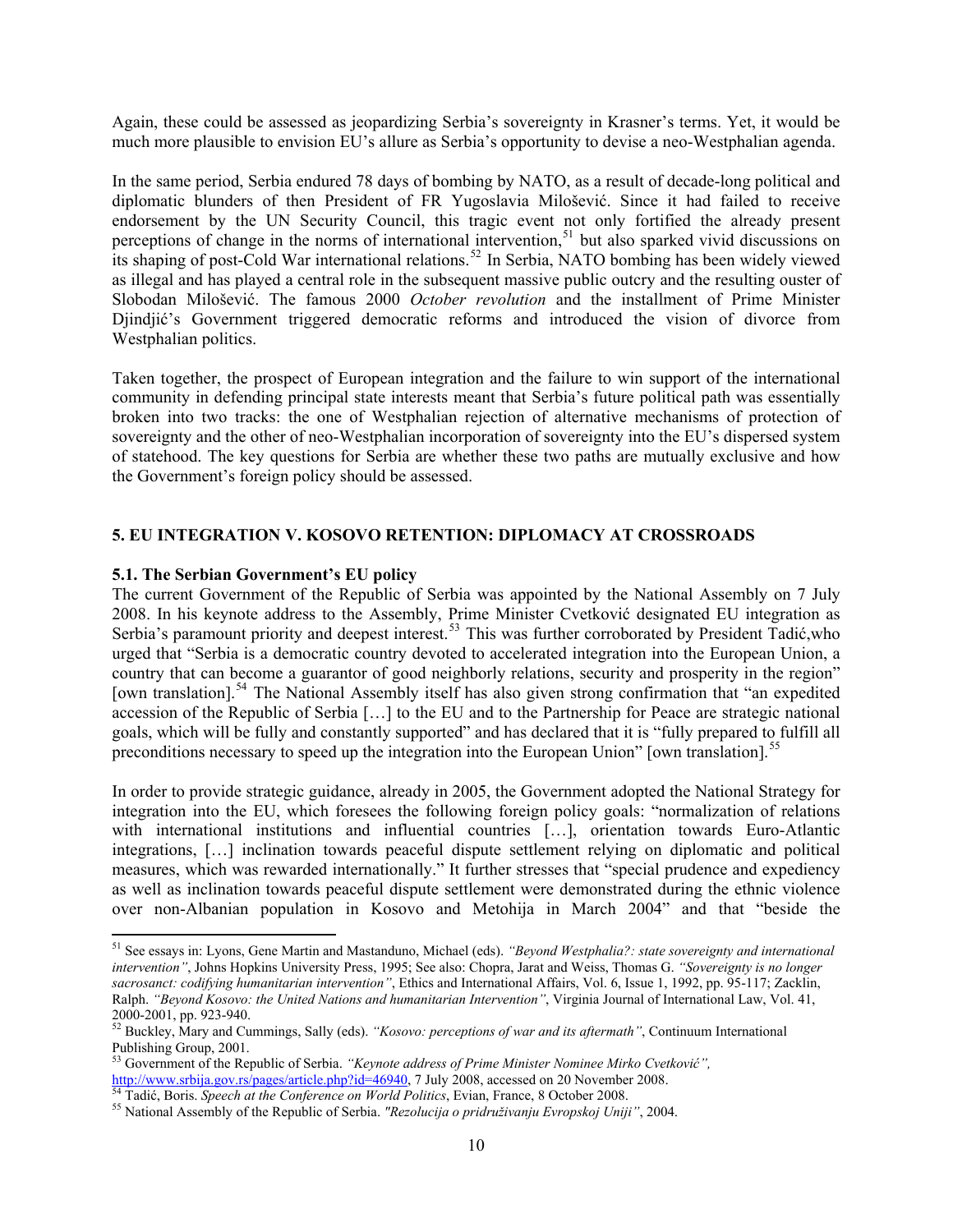intensification of international cooperation with the EU and its Member States, Serbia has to ensure stable relations with other international actors. This implies the promotion of relations with the United States and further development of bilateral cooperation with Russia and China."<sup>[56](#page-10-0)</sup>

The event of prime importance for Serbia's ties with the EU was the conclusion of the *Stabilization and Association Agreement* ('SAA') and the *Interim Agreement on Trade and Trade-related issues* ('Interim Agreement') in April 2008, which the Serbian National Assembly duly ratified. This is the first international agreement to regulate the relations between Serbia and the EU. It envisages Serbia's full association over a transitional period of a maximum of six years. To this end, the mechanism for political dialogue is to be set up, which entails the establishment of the following bodies:  $57$ 

- a) *Stabilization and Association Council* ('SAC'). Its competence is to perform annual reviews of the application and implementation of the SAA and of the adoption by Serbia of legal, administrative, institutional, and economic reforms, taking into account the European Partnership. This body consists of the members of the Council and the Commission, on the one hand, and of the members of the Serbian Government on the other. The SAA empowers this body to take binding decisions and issue recommendations.
- b) *Stabilization and Association Committee.* It assists the SAC in the performance of the latter's duties and its composition resembles that of the SAC. It may create subcommittees or special bodies.
- c) *Stabilization and Association Parliamentary Committee.* It is a joint forum for meetings and the exchange of views of Members of the Serbian National Assembly and of the European Parliament.

As regards sectoral policies, the SAA is predominantly a trade agreement, which mandates the establishment of a bilateral free trade area within six years in conformity with the provisions of GATT 1994 and WTO.<sup>[58](#page-10-2)</sup> However, it is important to note that the SAA includes, as an essential element, the cooperation in countering the proliferation of weapons of mass destruction.<sup>[59](#page-10-3)</sup> but also in combating terrorism, money laundering, illicit drug trafficking, and organized crime. $60$ 

Moreover, whereas the application of the SAA is submitted to ratification in the EU Member States, the Interim Agreement is dependent on the Council's assessment of Serbia's cooperation with the International Criminal Tribunal for the former Yugoslavia ('ICTY'), which itself is one of the general principles of the SAA.<sup>[61](#page-10-5)</sup> Although not obliged to, Serbia decided to unilaterally implement the Interim Agreement, as a sign of good will and commitment to its European aspiration.

Finally, in accordance with the requirements laid down in the European Partnership Decision of 2008,<sup>[62](#page-10-6)</sup> the Government adopted a new National Program for integration into the European Union in October 2008. This is the most comprehensive plan adopted so far and is aimed at the development of policy objectives and administrative capacities to meet the EU's conditions. To do so, the National Program expounds the aims and means to achieve EU standards in the areas encompassing democracy and the rule

<span id="page-10-0"></span><sup>56</sup> Government of the Republic of Serbia. *"National Strategy of Serbia for the Serbia and Montenegro's accession to the European Union"*, June 2005, pp. 44-46.<br><sup>57</sup> Article 8 in conjunction with Articles 11-12 and 119-125 SAA <sup>58</sup> Article 18(1) SAA

<span id="page-10-1"></span>

<span id="page-10-3"></span><span id="page-10-2"></span><sup>59</sup> Article 3 SAA

<span id="page-10-4"></span><sup>60</sup> Articles 7 and 84-87 SAA

<span id="page-10-5"></span><sup>61</sup> Articles 2 and 4 SAA

<span id="page-10-6"></span> $62$  Council Decision (2008/213/EC) of 18 February 2008 on the principles, priorities and conditions contained in the European Partnership with Serbia including Kosovo as defined by United Nations Security Council Resolution 1244 of 10 June 1999 and repealing Decision 2006/56/EC*.*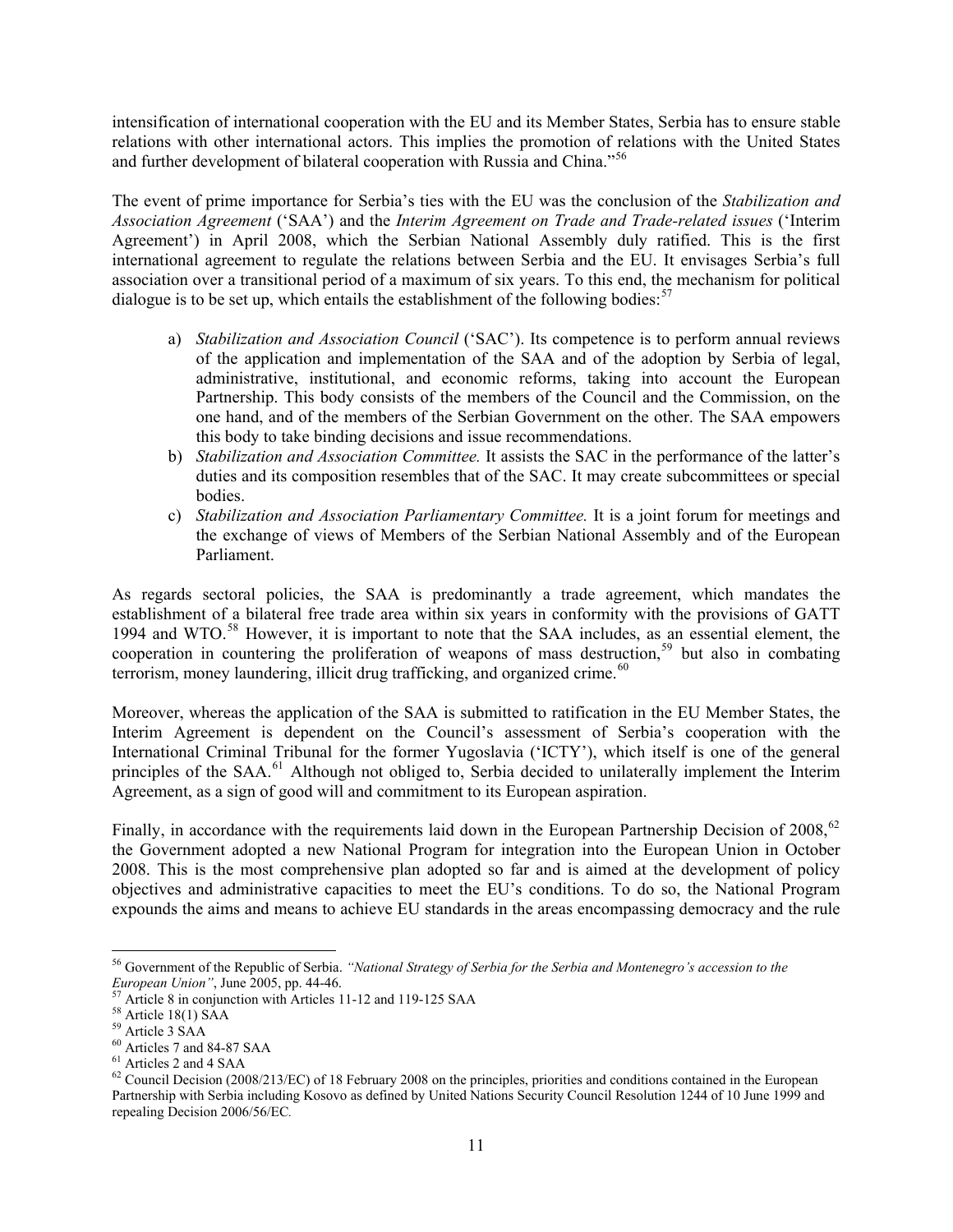of law, human and minority rights, regional cooperation, market economy and competition, together with all its ramifications. Furthermore, taking France and Slovenia as examples of best practice, it establishes a new coordination mechanism for European integration aimed at efficient decision making and implementation of reforms. This mechanism comprises a Coordination body for EU accession process, an Expert group of the Coordination body, 35 Expert subgroups, and 7 Units for European integration, all of which are led by the European Integration Office of the Serbian Government.<sup>[63](#page-11-0)</sup>

Perhaps the most momentous indicator of Serbia's turn towards neo-Westphalian member-state building is the nation-wide consensus on EU integration. As the public opinion polls carried out in the period 2002-2008 demonstrate, there has been consistent support for EU membership, which never fell below 60%.



**Figure 1.** *Public opinion in Serbia on EU integration (2002-2008).* 

**Source:** Strategic Marketing and CeSID.<sup>[64](#page-11-1)</sup>

#### **5.2 The Serbian Government's Kosovo policy**

First and foremost, the greatest challenge for Serbia has been to reconcile its EU perspective with the Kosovo situation. That Kosovo is part of Serbia is a historical fact,<sup>[65](#page-11-2)</sup> a mandate of international law, a constitutional duty, and the source of legitimacy of any Serbian government. The first competence of the Republic of Serbia, according to the Constitution of 2006, is to "organize and provide for sovereignty, independence, territorial integrity and security of the Republic of Serbia, its international status and relations with other countries and international organizations."[66](#page-11-3) For these and many other reasons, all Serbian governments have endeavored to safeguard these values and this is in no way novel. However, the manner in which this can and must be performed is precisely the measure of differentiation between successive government coalitions.

 $^{63}$  Government of the Republic of Serbia. "Nacionalni program za integraciju u Evropsku Uniju", October 2008, p. 31-32.

<span id="page-11-1"></span><span id="page-11-0"></span><sup>&</sup>lt;sup>64</sup> CeSID. "Istraživanje javnog mnjenja, jesen 2008", 2008, p. 12. and Government of the Republic of Serbia. "Stavovi gradjana o procesu evropske integracije Republike Srbije" (public opinion poll done by Strategic Marketing Belgrade), 2007, p. 2.<br><sup>65</sup> Bearing in mind the ongoing conflict in the Gaza strip between Hamas and the Israeli army (start

<span id="page-11-3"></span><span id="page-11-2"></span>Batt's justified description of Kosovo as Serbian Jerusalem brings at least a shiver. See more in: Batt, Judy. *"Kosovo and the question of Serbian statehood*", Chaillot Paper No. 81, Institute for Security Studies, Paris, August 2005, p. 33. <sup>66</sup> Article 97, point 1 of the Constitution of Serbia of 2006.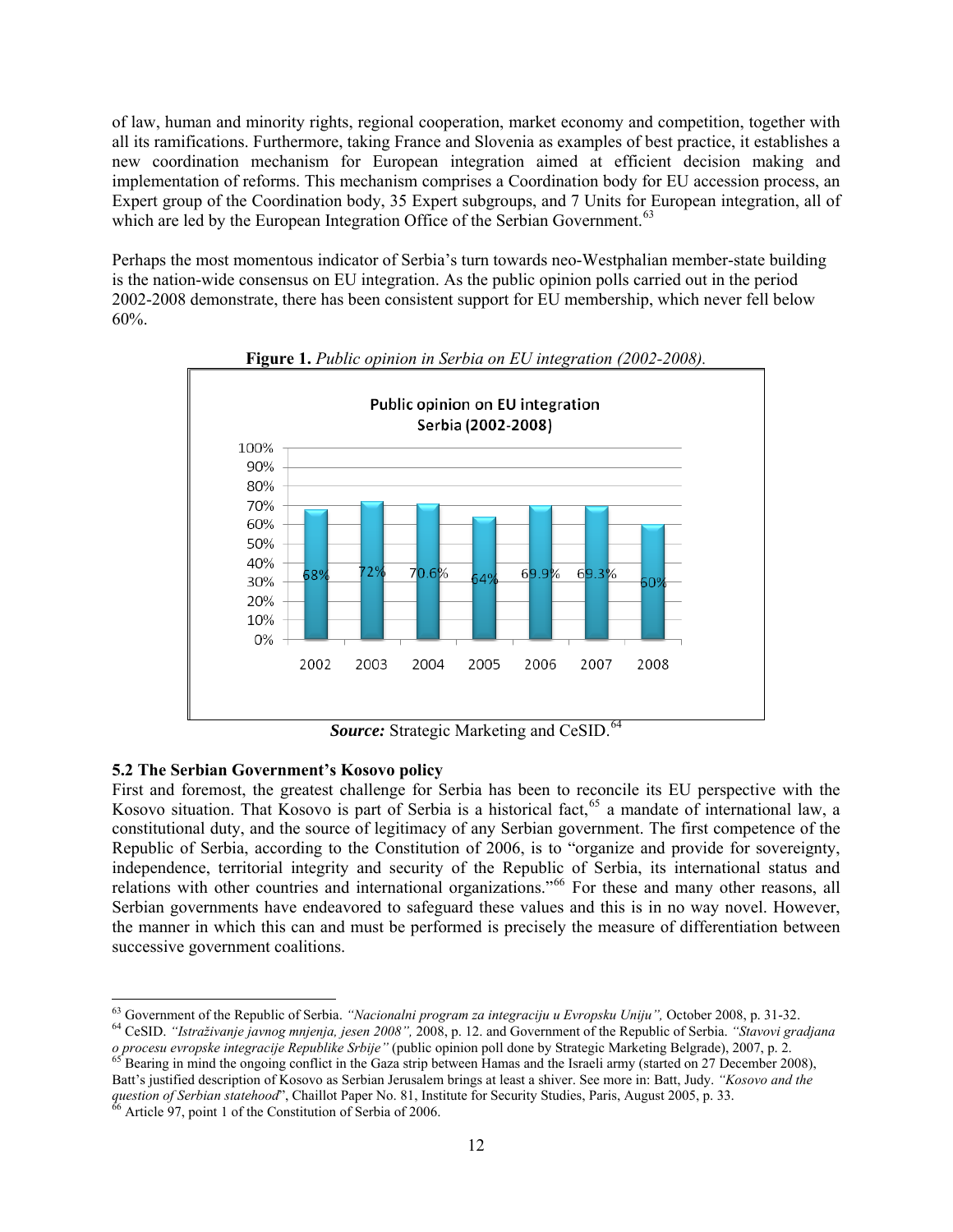On 17 February 2008, the Kosovo Assembly declared independence and thereby claimed sovereign statehood.<sup>[67](#page-12-0)</sup> This was supplemented by the adoption of the Constitution of the Republic of Kosovo in April 2008, whose notable feature is the immediate limitation of sovereignty in favor of the International Civilian Representative:

"Notwithstanding any provision of this Constitution, the International Civilian Representative shall, in accordance with the Comprehensive Proposal for the Kosovo Status Settlement dated 26 March 2007, be the final authority in Kosovo regarding interpretation of the civilian aspects of the said Comprehensive Proposal. No Republic of Kosovo authority shall have jurisdiction to review, diminish or otherwise restrict the mandate, powers and obligations referred to in Article 146 and this Article". <sup>[68](#page-12-1)</sup>

Serbia's reaction involved the immediate annulment of these two documents.<sup>[69](#page-12-2)</sup> As mentioned earlier, the conflicting Serbia's and Kosovo's claims to statehood have attracted much scholarly attention. Still, it is necessary to grasp three crucial dimensions that are undelying the transformation of Serbia's Kosovo policy.

#### *5.2.1. Political dimension*

After the insurmountable impasse in the Koštunica Government, the ensuing parliamentary elections were dubbed 'The Referendum on the EU'. Three main political options were offered to the electorate along the following spectrum:

- Kosovo retention at any price promoted by Šešelj's Radical Party and Koštunica's Democratic Party of Serbia (nationalist option)
- Kosovo retention and European integration promoted by Tadić's Democratic Party and Dinkić's G17+ (moderate option)
- Kosovo's independence acknowledged promoted by Jovanović's Liberal Demoratic Party (liberal option)

The resounding electoral victory of the moderates and the defeat of the nationalists have inspired a new political climate.<sup>[70](#page-12-3)</sup> Roiled by internal disputes, the Radical Party finally split. The schism was caused by its former prominent member – Tomislav Nikolić – when he left the party and founded the Serbian Progressive Party, whose political program is considerably toned down in favor of EU integration. On the one hand, this testifies to the fact that Milošević-type hardcore nationalism is at least in decline, if not dwindling.<sup>[71](#page-12-4)</sup> On the other hand, the Socialist Party is one of the coalition parties in the Government. Nevertheless, this should not be overstated, since their resurrection is more a matter of fortunate electoral calculus than of genuine support by the Serbian citizenry. In their analysis of the central and eastern EU

<span id="page-12-0"></span> 67 Kosovo Assembly. *"Kosovo Declaration of Independence"*, [http://www.assembly-](http://www.assembly-kosova.org/?krye=news&newsid=1635&lang=en)Rosova.org/?krye=news&newsid=1635&lang=en, February 2008.<br>
<sup>[68](http://www.assembly-kosova.org/?krye=news&newsid=1635&lang=en)</sup> Article 147 of the Constitution of the Republic of Kosovo.<br>
<sup>69</sup> National Assembly of the Republic of Serbia. *"Odluka Narodne Skupštine Republike Srbije o po* 

<span id="page-12-2"></span><span id="page-12-1"></span>*Republike Srbije o poništavanju protivpravnih akata privremenih organa samouprave na Kosovu i Metohiji o proglašenju* 

<span id="page-12-3"></span><sup>&</sup>lt;sup>1</sup> According to the official results of the elections, the Coalition for European Serbia led by the Democratic Party won 102 seats, the Radical Party 78, the Coalition Democratic Party of Serbia-New Serbia 30, and the Coalition Socialist Party-The Part of United Pensioners of Serbia-United Serbia 20. See more in: Electoral Commission of the Republic of Serbia. *"Izveštaj o ukupnim rezultatima izbora za narodne poslanike Narodne Skupštine Republike Srbije"*,

<span id="page-12-4"></span>[http://www.rik.parlament.sr.gov.yu/cirilica/propisi\\_frames.htm](http://www.rik.parlament.sr.gov.yu/cirilica/propisi_frames.htm), accessed on 10 January 2008. [71](http://www.rik.parlament.sr.gov.yu/cirilica/propisi_frames.htm) See more on the Milošević era: Thomas, Robert. *"Serbia under Milosevic. Politics in the 1990s"*, London: Hurst & Company, 1999; Ramet, Sabrina P. and Pavlakovic, Vjeran *"Serbia since 1989: politics and society under Milosevic and after"*, University of Washington Press, 2005; Gordy, Eric. *"The culture of power in Serbia: nationalism and the destruction of alternatives"*, Pennsylvania State University Press, 1999, pp. 21-61.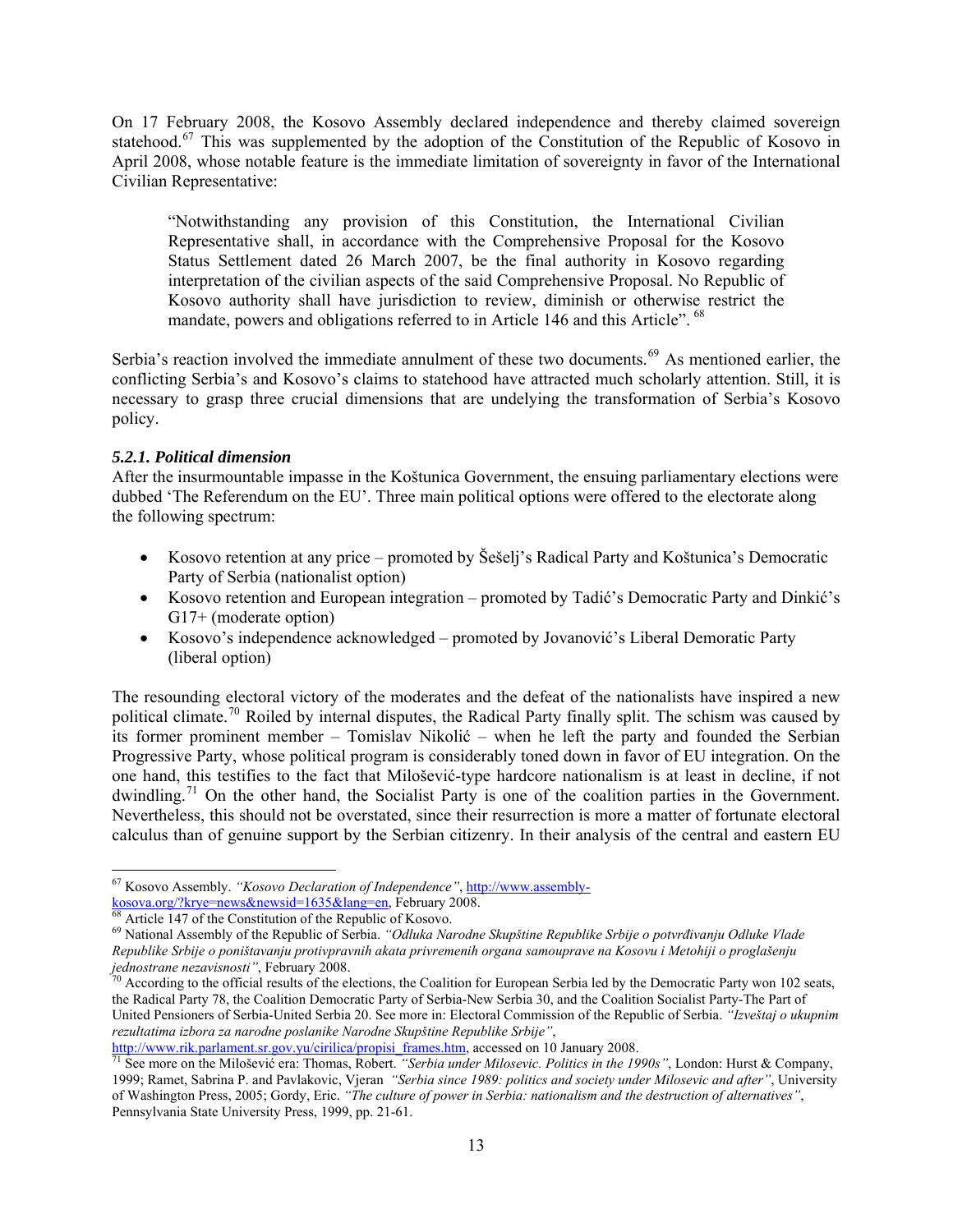enlargement, Nello and Smith rightly point out that it is conceivable that the nationalist forces in the excluded applicant states become more popular, with negative implications for political stability; and observe that the loss of EU influence over the disappointed applicant states is a potential side-effect of enlargement in stages.<sup>[72](#page-13-0)</sup> While initially true, such a trend seems to be losing ground in the case of Serbia.

Another powerful statement of Serbia's Kosovo policy comes from President Tadić. After asserting that "the priorities of Serbian diplomacy in the following period will be the protection of state sovereignty and territorial integrity in Kosovo and Metohija, the strengthening of regional influence and EU integration", he added that: "There are three pillars of Serbian foreign policy: the European Union, Russia, and the United States, and, short of deepening of these relations, we cannot realize our vital national interests" [own translation]. $^{73}$  $^{73}$  $^{73}$ 

Moreover, it is essential to note that this approach has been accompanied with the rejection of use of force. Having in mind the unfortunate heritage of the past, such a standpoint of the Serbian government is a remarkable attempt at improving Serbia's international image as a belligerent state. Serbian Defense Minister Šutanovac has explained it in the following terms: "Among all scenarios, the only one that is not logical and applicable is the entry of the army into Kosovo and conflict with KFOR. The conflict with KFOR would again be a conflict with the international community" [own translation].<sup>[74](#page-13-2)</sup> Instead, Serbia has resorted to measures of socio-economic and legal nature, which will be outlined below.

#### *5.2.2. Economic dimension*

In line with the peaceful stance on defending Kosovo, the Government elaborated the Strategy of longterm economic development of the Serbian community in Kosovo and Metohija, whose main goals are:

- economic integration of the Serbian community into the economic flows of the Republic of Serbia;
- enhancement of the quality of life i.e. the reduction of poverty of the Serbian community;
- stopping the emigration from Kosovo and Metohija of the members of the Serbian community.<sup>[75](#page-13-3)</sup>

The incentive lay chiefly in the sharp decline in the Serb population in Kosovo and in the stark contrast between the levels of foreign direct investment in Serbia and the aggregate of foreign assistance in Kosovo, as presented below.

#### **Figure 2**: *Serbian population, Kosovo and Metohija in 1999 and 2005.*

<span id="page-13-1"></span><sup>73</sup> Tadić, Boris. *"Tadić: three priorities of the foreign policy of Serbia"*,

<span id="page-13-0"></span><sup>72</sup> Nello, Susan Senior and Smith, Karen E. *"The European Union and Central and Eastern Europe"*, Ashgate Publishing, 1998, p. 57. They invoke the example of Slovakia's approximation of economic relations with Russia. The ongoing negotiations between Serbia and Russia on the sale of 51% of shares in the Serbian state-owned energy company *NIS* is comparable but

[http://www.ds.org.yu/sr/index.php?option=com\\_content&task=view&id=6818&Itemid=1,](http://www.ds.org.yu/sr/index.php?option=com_content&task=view&id=6818&Itemid=1) accessed on 12 January 2008. See also the heated debate on Serbia's Kosovo policy between Serbian Foreign Minister Jeremić and Stephen Sackur at: HARDTalk. *"Vuk Jeremić"*, [http://news.bbc.co.uk/2/hi/programmes/hardtalk/7131287.stm,](http://news.bbc.co.uk/2/hi/programmes/hardtalk/7131287.stm) 7 December 2007, accessed on 25 November 2008. The former intimated his view on the European dimension of the Kosovo situation in the following terms: "I think that if we are going to continue advancing the cause of European integration in the Balkans, and I think that that has got to be our foremost priority, the way we solve Kosovo future status has got to be in the function of the European integration of the

Balkans."<br><sup>74</sup> Tanjug-Srna. "Šutanovac: Vojska Srbije neće ući na Kosovo", reported by Blic (Belgrade), 11 December 2007.

<span id="page-13-3"></span><span id="page-13-2"></span><sup>75</sup> Government of the Republic of Serbia. "Strategija dugoročnog ekonomskog razvoja srpske zajednice na Kosovu i Metohiji", 2006, p. 4.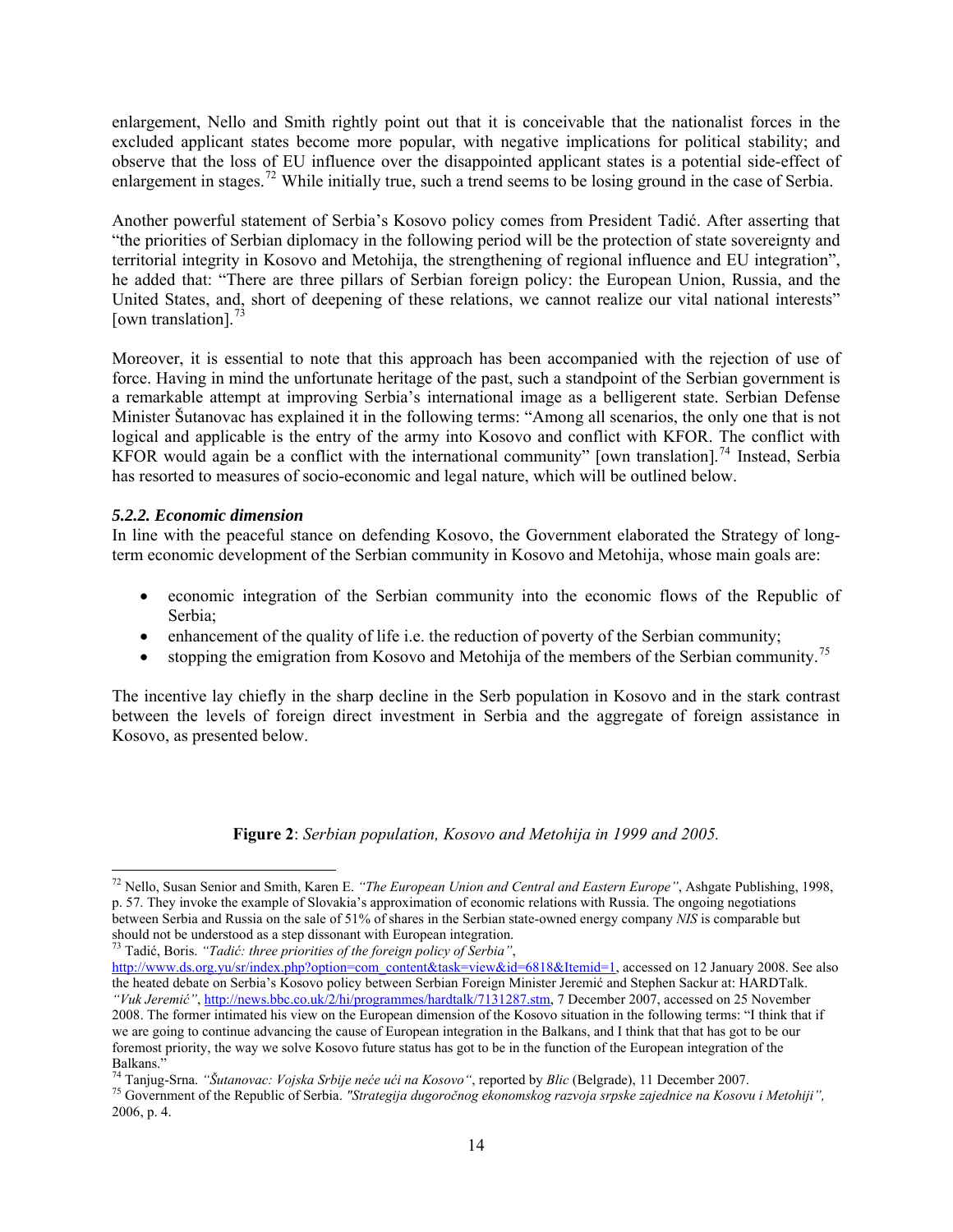

Source: Government of the Republic of Serbia, 2006.<sup>[76](#page-14-0)</sup>



**Figure 3.** *Foreign assistance in Kosovo (2000-2005) and foreign direct investment in Serbia (2001-2006)* 

**Source:** Government of the Republic of Serbia, 2006.<sup>[77](#page-14-1)</sup>

## *5.2.3. Legal dimension*

An important aspect of Serbia's Kosovo policy is its orientation towards diplomatic and legal rather than military and the instruments of direct confrontation. The embodiment of such an approach lies in the Government's successful initiative within the UN's General Assembly, which resulted in the adoption of a resolution requesting an advisory opinion from the International Court of Justice on the legality of Kosovo's secession. Therefore, the option of initiating a series of actions against the states that have

 76 Ibid, p. 13.

<span id="page-14-1"></span><span id="page-14-0"></span> $77$  Ibid, p. 59.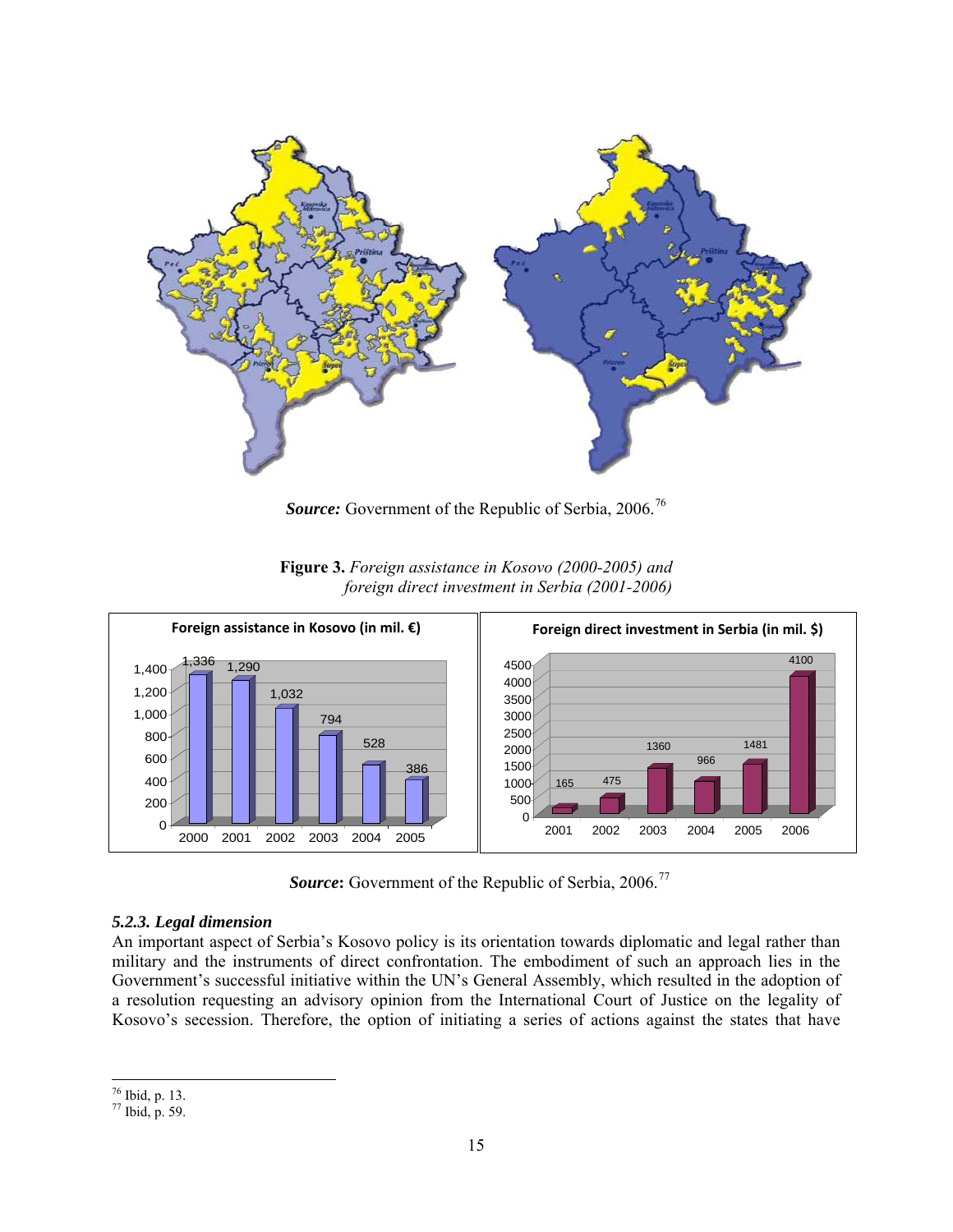recognized Kosovo as independent has been rejected. This might be seen as one of the lessons learned after the failure of proceedings instituted against ten NATO Members during the bombing in 1999.<sup>[78](#page-15-0)</sup>

In addition, the SAA explicitly confirms that it "shall not apply in Kosovo which is at present under international administration pursuant to United Nations Security Council Resolution 1244 of 10 June 1999. This is without prejudice to the current status of Kosovo or the determination of its final status under the same Resolution".<sup>[79](#page-15-1)</sup> The obvious separate treatment of Kosovo's final status and Serbia's EU integration should be observed from the perspective of mutual concessions, which form the core of the EU's soft power analyzed below.

#### **5.3. The EU's policy towards Serbia**

#### *5.3.1. Traditional conditionality*

The EU's well-known Copenhagen conditions for accession and those arising from the European Partnership and the SAA can be best appraised through the lens of the Commission's European Enlargement Strategy 2008-2009 and its Progress Reports, which both share the same findings. The Commission ascertains Serbia's good overall capacity in the area of public administration and significant progress in cooperation with the ICTY due to the extradition of Radovan Karadžić.<sup>[80](#page-15-2)</sup> It also emphasized that Serbia actively participated in regional initiatives, including the newly established Regional Cooperation Council<sup>[81](#page-15-3)</sup> and cooperated constructively in ensuring the implementation of the Central European Free Trade Agreement. The main challenges remain the fight against corruption and organized crime.

With regard to Kosovo, the Commission acknowledges the "new reality", treats it as "sui generis", <sup>[82](#page-15-4)</sup> and "expects Serbia to take a constructive line on EULEX deployment and encourages Kosovo Serbs to participate in Kosovo's development".<sup>[83](#page-15-5)</sup>

#### *5.3.2. Modern conditionality*

The revival of the EU's Security and Defense Policy has assumed a qualitatively new dynamic with the deployment on 9 December 2008 of the EULEX Mission in Kosovo, the EU's largest ever civilian mission. Its mandate is to "assist the Kosovo institutions, judicial authorities and law enforcement agencies in their progress towards sustainability and accountability and in further developing and strengthening an independent multi-ethnic justice system and multi-ethnic police and customs service, ensuring that these institutions are free from political interference and adhering to internationally recognized standards and European best practices.<sup>5[84](#page-15-6)</sup>

Besides the Head of Mission and the Civilian Operation Commander, the structure of EULEX comprises three components:

<span id="page-15-0"></span><sup>78</sup> See more in: Gray, Christine*. "Recent cases: legality of use of force (Yugoslavia v. Belgium) (Yugoslavia v. Canada) (Yugoslavia v. France) (Yugoslavia v. Germany) (Yugoslavia v. Italy) (Yugoslavia v. Netherlands) (Yugoslavia v. Portugal) (Yugoslavia v. Spain) (Yugoslavia v. United Kingdom) (Yugoslavia v. United States of America): provisional measures"*, International & Comparative Law Quarterly, Vol. 49, Issue 3, 2000, pp 730-736, and her article in the same issue of the journal on preliminary objections.

 $79$  Article 135 SAA

<span id="page-15-2"></span><span id="page-15-1"></span><sup>80</sup> European Commission. *"Enlargement Strategy and main challenges 2008-2009"*, Communication from the Commission to the

<span id="page-15-3"></span>Council and the European Parliament, COM(2008)674, 2008, p. 4. <sup>81</sup> It succeeded the Stability Pact for South Eastern Europe on 27 February 2008. <sup>82</sup> Ibid, p. 5.

<span id="page-15-5"></span><span id="page-15-4"></span><sup>83</sup> Ibid, p. 10.

<span id="page-15-6"></span><sup>&</sup>lt;sup>84</sup> Article 2 Council Joint Action (2008/124/CFSP) of 4 February 2008 on the European Union Rule of Law Mission in Kosovo, EULEX KOSOVO.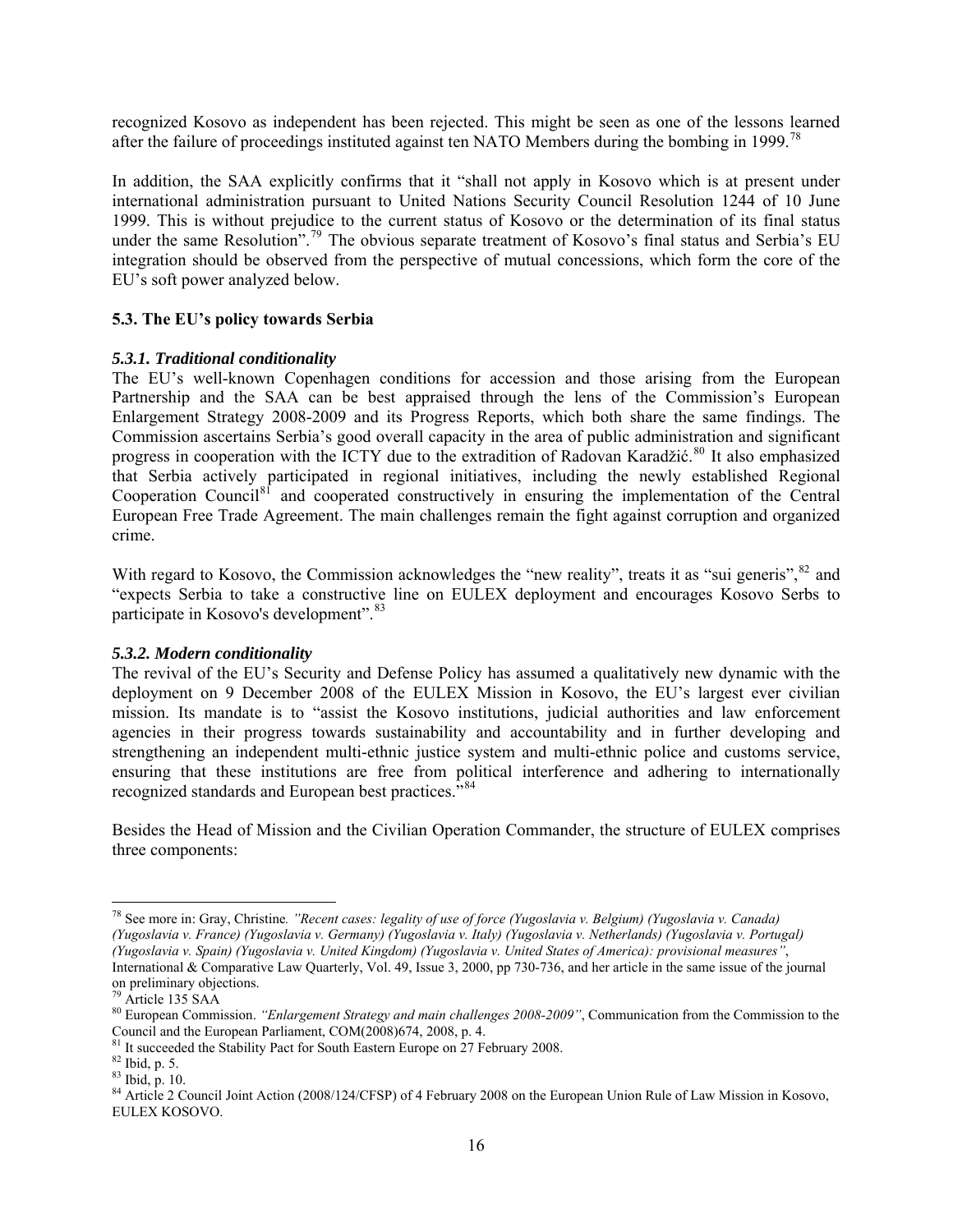- a *police* component, co-located where appropriate with the Kosovo Police Service, including at the border crossing points;
- a *justice* component, co-located where appropriate with the relevant Ministries, the Kosovo judiciary, the Kosovo Property Agency, the Kosovo Correctional Service;
- a *customs* component, co-located where appropriate with the Kosovo Customs Service.<sup>[85](#page-16-0)</sup>

In a move to take over part of the duties of UNMIK, the EULEX Mission is a compromise between the West and the East, between the UN and the EU, as well as between Serbia and Kosovo. In her account on EULEX, Pond poses the question whether the EU can avoid being perceived as a quasi-colonial occupier and warns about severe obstacles that EULEX will encounter by pointing at Kosovo's soaring levels of organized crime and corruption.<sup>[86](#page-16-1)</sup> The Serbian government has shown a pragmatic face and embraced cooperation with EULEX, which can be interpreted as another neo-Westphalian approach to a Westphalian problem.

However, while the support for EU integration alone enjoys solid and steady popular support, the Serbian citizens demonstrate caution towards EULEX. What is more, when asked whether they would support EU integration if it were conditional on Serbia's recognition of independent Kosovo, 71.3% of the interviewees answered in the negative.





 **What is your attitude towards the arrival of the EULEX Mission in Kosovo?** 

*Source:* Government of the Republic of Serbia, 2008.<sup>[87](#page-16-2)</sup>

 85 Article 6(3), ibid.

<span id="page-16-1"></span><span id="page-16-0"></span><sup>&</sup>lt;sup>86</sup> Pond, Elizabeth. "*The EU's test in Kosovo"*, The Washington Quarterly, Vol. 31, Issue 4, 2008, pp. 104 and 107-108.<br><sup>87</sup> Government of the Republic of Serbia. "*Istraživanje: Kosovo i strateške spoljnopolitičke integ* 

<span id="page-16-2"></span>media), April 2008, p. 6.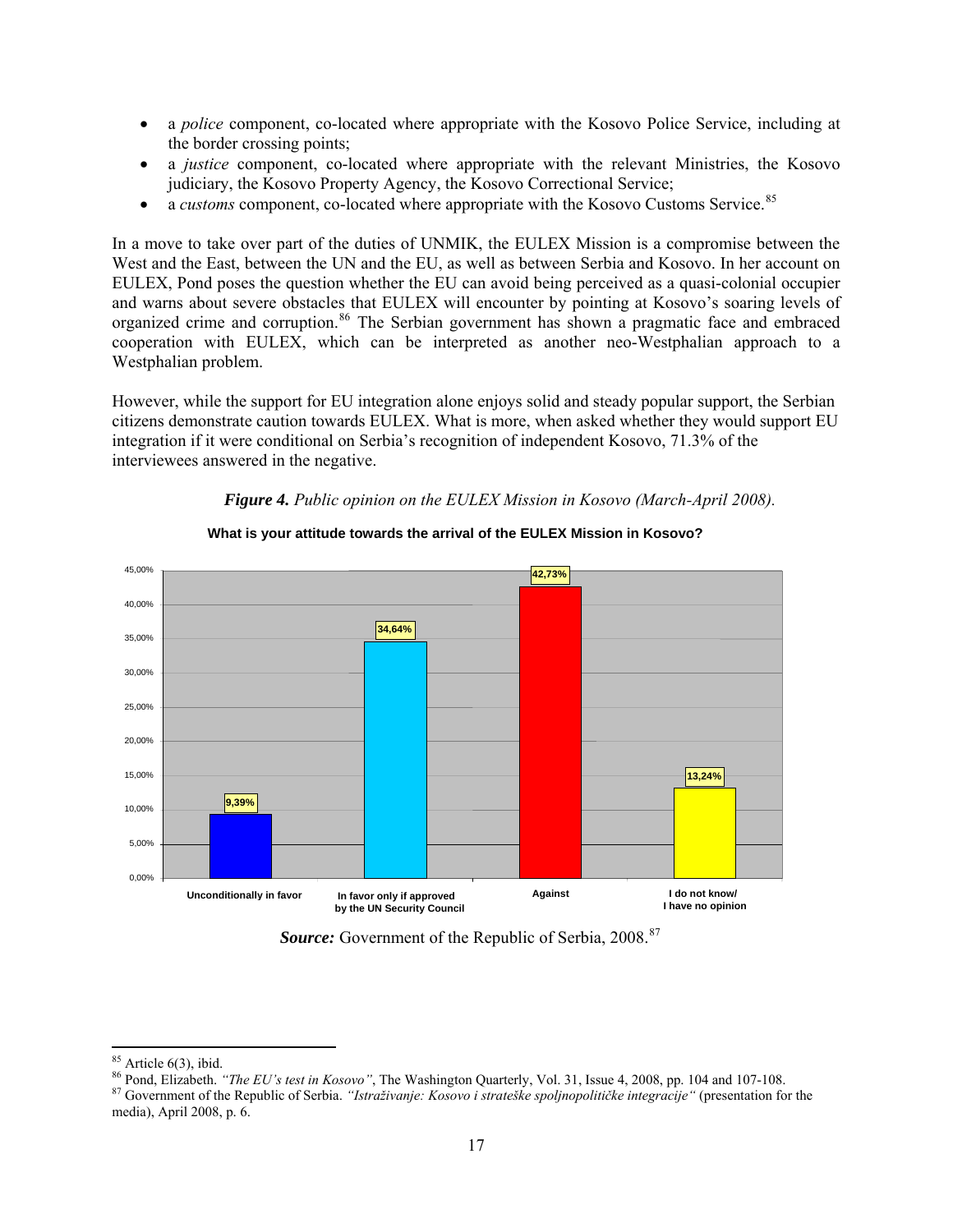#### **6. CONCLUSION**

This paper represents a multidisciplinary sketch of the elements that constitute an evolving neo-Westphalian attitude of the Serbian governing and societal forces towards the EU and the world's powerhouses. The contours of the new approach to internationalization and Europeanization of Serbian politics are a consequence of the events that have been unfolding in Kosovo since the early 1980s, which reinforced Serbia's determination to fulfill the EU's accession and association conditions.

Concurrently, the political, economic and legal dimensions of Serbia's Kosovo policy are equally indicative of its incipient neo-Westphalian attitude to international relations. The waning of extreme nationalism, the resolute rejection of the use of military capabilities to protect its sovereignty in Kosovo, the turning to peaceful and diplomatic means, as well as the acceptance of and cooperation with the EULEX Mission reveal Serbia's new political face. Principally, these could be interpreted as a decisive move in Serbian intellectual and political milieus towards neo-Westphalian thinking. That notwithstanding, an entirely post-Westphalian perspective is still somewhat distant and will require garnering further legitimacy for the European cause.

To conclude, the defining trait of the relations between the EU and Serbia has been the exchange of concessions rather than the hitherto exchange of mutual misunderstandings, and such an approach has proven to be the best way forward in rectifying numerous strategic errors of failed politics of the past. This is a platform on which Serbia has the chance to restore its tarnished image and buttress its statehood with European values. To do so, Serbia must necessarily promote the development of strategic alliances with the United States and the EU. At last, that sufficient momentum has been generated to fully reap the benefits of the neo-Westphalian understanding of sovereignty goes beyond mere conjecture – yet, whether the hope for a change towards post-Westphalia is audacious remains to be seen.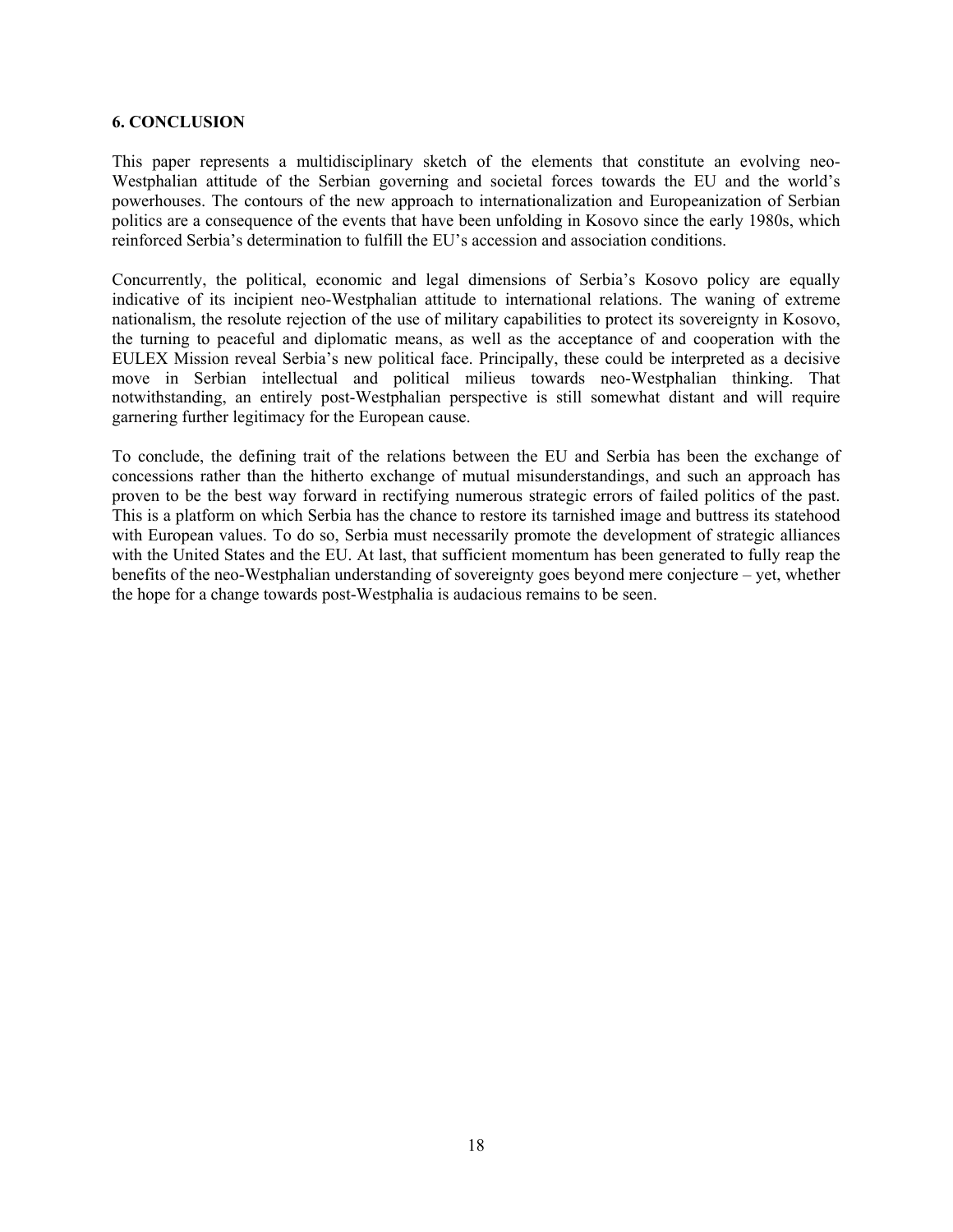#### **BIBLIOGRAPHY**

#### **Articles and books:**

-Aaron, Paul. *"The anguish of nation building: a report from Serbia"*, World Policy Journal, Fall 2005, pp. 113-125.

-Agh, Attila. *"Processes of democratization in the East Central European and Balkan states: sovereignty-related conflicts in the context of Europeanization"*, Communist and Post-Communist Studies, Vol. 32, 1999, pp. 263-279.

-Albi, Anneli. *"EU enlargement and the constitutions of Central and Eastern Europe"*, Cambridge University Press, 2005.

-Alexander, Klinton W. *"Nato's intervention in Kosovo: the legal cause for violating Yugoslavia's national sovereignty in the absence of Security Council approval"*, Houston Journal of International Law, Vol. 22, 1999-2000, pp. 403-449.

-Altmann, Franz-Lothar. *"Kosovo: phased independence?"*, Transition Studies Review, Vol. 13, No. 1, 2006, pp. 145-154.

-Barkin, Samuel J. *"The evolution of the constitution of sovereignty and the emergence of human rights norms"*, Millennium, Vol. 27, No. 2, 1998, pp. 229-252.

-Barkin, Samuel J. and Cronin, Bruce. "*The state and the nation: changing norms and the rules of sovereignty in international relations"*, International Organization, Vol. 48, No. 1, Winter 1994, pp. 107-130.

-Bartelson, Jens. *"A genealogy of sovereignty",* Cambridge University Press, 1995.

-Batt, Judy. *"'Fuzzy statehood' versus hard borders: the impact of EU enlargement on Romania and Yugoslavia"*, Working Paper 46/02, Centre for Russian and East European Studies University of Birmingham, 2002.

-Batt, Judy. *"Kosovo and the question of Serbia"*, Slovak Foreign Policy Affairs, Vol. 2, 2005, pp. 9-23.

-Batt, Judy. *"Kosovo and the question of Serbian statehood*", Chaillot Paper No. 81, Institute for Security Studies, Paris, August 2005, pp. 33-53. -Bellamy, Richard and Castiglione, Dario. "*Building the union: the nature of sovereignty in the political architecture of Europe",* Law and Philosophy, Vol. 16, 1997, pp. 421-445.

-Benedek, Wolfgang*. "Final status of Kosovo: the role of human rights and minority rights"*, Chicago-Kent Law Review, Vol. 80, 2005, pp. 215- 233.

-Berend, Ivan T. *"Editorial: the Kosovo trap"*, European Review, Vol. 14, No. 4, 2006, pp. 413–414.

-Besselink, Leonard. *"A composite European constitution"*, Europa Law Publishing, Groningen, 2007.

-Bieber, Florian and Daskalovski, Židas. *"Understanding the war in Kosovo"*, Routledge, 2003.

-Bieber, Florian. "Serbia after the Kosovo war: the defeat of nationalism and change of regime" in: Bieber, Florian and Daskalovski, Židas. *"Understanding the war in Kosovo"*, Routledge, 2003.

-Biersteker, Thomas J. and Weber, Cynthia. *"State sovereignty as social construct"*, Cambridge University Press, 1996.

-Blaney, David L. and Inayatullah, Naeem. "*The Westphalian deferral"*, International Studies Review, "Continuity and change in the Westphalian order", Vol. 2, No. 2, Summer 2000, pp. 29-64.

-Bodin, Jean. *"On sovereignty: four chapters from the Six Books of the Commonwealth"*, Cambridge University Press, 1992.

-Bose, Sumantra." *Kosovo to Kashmir: self-determination dilemma*". Kosovo Compromise, Vol. 23, May 2008.

-Brown, Bartram S. *"Human rights, sovereignty and the final status of Kosovo*", Chicago-Kent Law Review, Vol. 80, 2005, pp. 235-272. -Buchanan, Allen*. "Rawls's law of peoples: rules for a vanished Westphalian world*", Ethics, Vol. 110, No. 4, July 2000, pp. 697-721.

-Buckley, Mary and Cummings, Sally (eds). *"Kosovo: perceptions of war and its aftermath"*, Continuum International Publishing Group, 2001. -Burch, Kurt*. "Changing the rules: reconceiving change in the Westphalian system",* International Studies Review, "Continuity and change in the Westphalian order", Vol. 2, No. 2, Summer 2000, pp. 181-210.

-Calic, Marie-Janine. *"The Western Balkans on the road towards European integration"*, Internationale Politikanalyse Frieden und Sicherheit, Friedrich Ebert Stiftung, December 2005,<http://library.fes.de/pdf-files/id/03273.pdf>, accessed on 25 December 2008.

-Cameron, David R*. "The challenges of EU accession for post-communist Europe"*, Working Paper No. 60, Center for European Studies, Harvard University, 2003.

-Camilleri, Joseph A. and Falk, Jim. "*The end of sovereignty? The politics of a shrinking and fragmenting world*", Edward Elgar, Aldershot, 1992.

-Caporaso, James A. *"Changes in the Westphalian order: territory, public authority, and sovereignty",* International Studies Review, "Continuity and change in the Westphalian order, Vol. 2, No. 2, Summer 2000, pp. 1-28.

-Caporaso, James A. *"The European Union and forms of state: Westphalian, regulatory or post-modern?"*, Journal of Common Market Studies, Vol. 34, Issue 1, 1996, pp. 29-52.

-Caporaso, James, A (ed). *"The elusive state: international and comparative perspectives"*, Sage Publications, Newbury Park, California, 1989. -Cassese, Antonio. *"Self-determination of peoples, a legal reappraisal"*, Cambridge University Press, 1999.

-Chandler, David. *"International state-building: beyond conditionality, beyond sovereignty"*, Paper presented at the Guest Seminar at the Royal Institute for International Relations, Brussels, November 2005, [http://www.wmin.ac.uk/sshl/pdf/CSDCHandlerInternationalState-](http://www.wmin.ac.uk/sshl/pdf/CSDCHandlerInternationalState-Building180206.pdf)[Building180206.pdf](http://www.wmin.ac.uk/sshl/pdf/CSDCHandlerInternationalState-Building180206.pdf) , accessed on 28 December 2008.

-Chang, Mei-Ling. "*State sovereignty as social construct: a case study of Kosovo's pursuit of independence"*, SGIA Research Working Papers Series, Durham University, February 2008,<http://dro.dur.ac.uk/4997/01/4997.pdf> , accessed on 28 December 2008.

-Chinkin, Christine M*. "Kosovo: a "good" or "bad" war?",* The American Journal of International Law, Vol. 93, No. 4, October 1999, pp. 841- 847.

-Chinkin, Christine*. "The legality of Nato's action in the former Republic of Yugoslavia (FRY) under international law*", International and Comparative Law Quarterly, Vol. 49, Issue 4, 2000, pp. 910-925.

-Chopra, Jarat and Weiss, Thomas G. *"Sovereignty is no longer sacrosanct: codifying humanitarian intervention"*, Ethics and International Affairs, Vol. 6, Issue 1, 1992, pp. 95-117.

-Cias, Miriam. *"Justice gaps in Kosovo's legal system"*, Paper presented at the Kokkalis Graduate Student Workshop on Southeastern and East-Central Europe, John F. Kennedy School of Government, Harvard University, 2002.

-Cohen, Hymen Ezra. *"Recent theories of sovereignty"*, University of Chicago Press, 1937.

-Cohen, Lenard J. "*The politics of despair: radical nationalism and regime crisis in Serbia"*, Working Paper No. 1, The Kokkalis Program on Southeastern and East-Central Europe, John F. Kennedy School of Government, Harvard University, 1999.

-Cohen, Lenard J. and Dragovic-Soso, Jasna (eds). "S*tate collapse in South-Eastern Europe: new perspectives on Yugoslavia's disintegration"*, Purdue University Press, West Lafayette, 2007.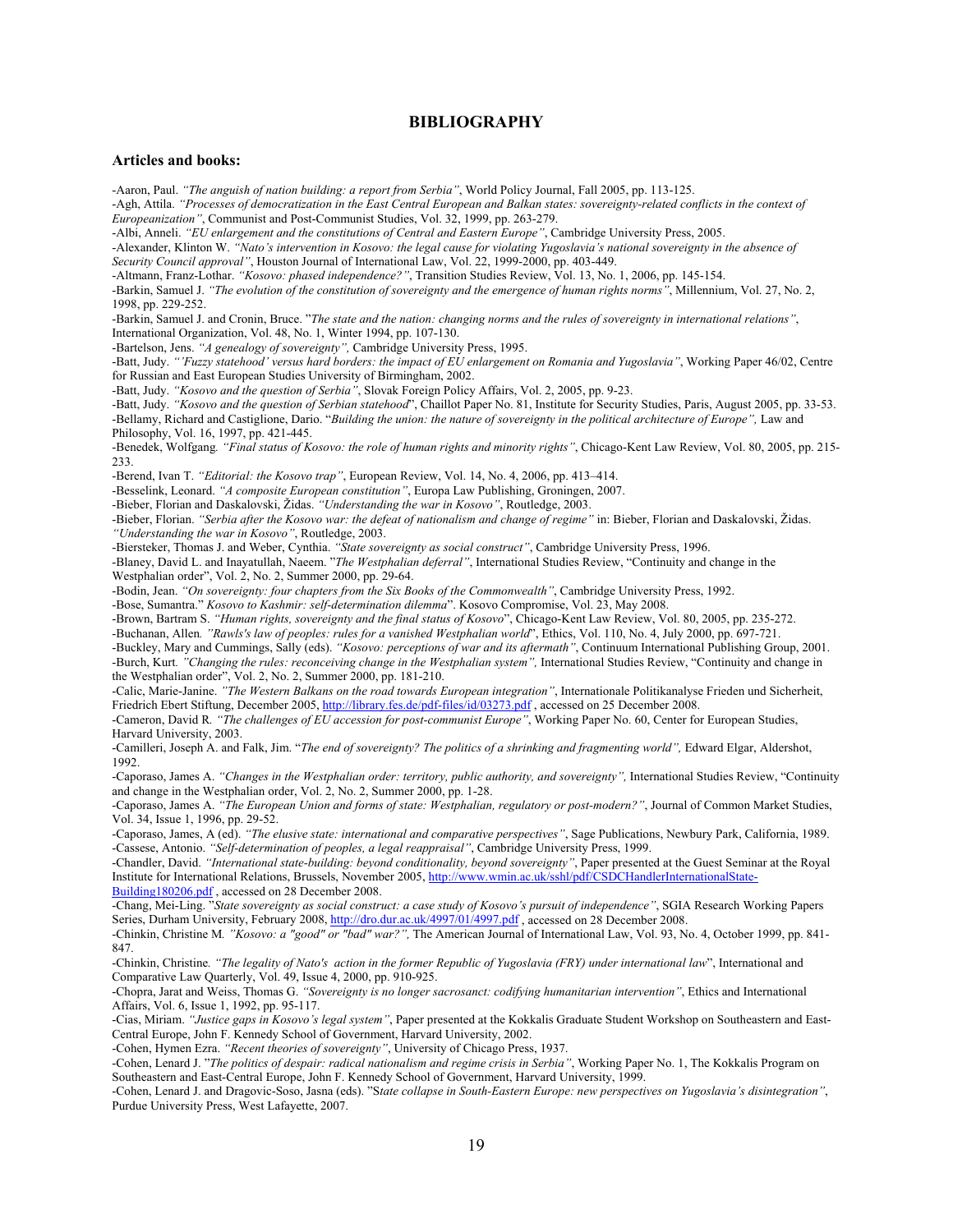-Crawford, James. *"The creation of states in international law"*, Cambridge University Press, 2006.

-Cremona, Marise (ed). *"The enlargement of the European Union",* Oxford University Press, 2003.

-Crnobrnja, Mihailo. *"Conflicting claims on sovereignty in Kosovo: how will the UN Mission handle the problem"*, American Society of International Law Proceedings, Vol. 94, 2000, pp. 311-312.

-Cruz, Laura. "*Policy point-counterpoint: is Westphalia history*?", International Social Science Review, Vol. 80, No. 3 and 4, pp. 151-155. -D'Aspremont, Jean. *"Kosovo and international law: a divided legal scholarship",* Interest Group on Peace and Security, http://ssm.com/abstract=1272194, accessed on 5 December 2008.

-D'Aspremont, Jean*."Regulating statehood: the Kosovo status settlement*", Leiden Journal of International Law, Vol. 20, 2007, pp. 649-668. -Daskalovski, Židas. *"Claims to Kosovo: nationalism and self-determination"* in: Bieber, Florian and Daskalovski, Židas. *"Understanding the war in Kosovo"*, Routledge, 2003, pp. 13-31.

-Dassu, Marta. *"Statehood and sovereignty – regional and internal dynamics in Kosovo's future*", in: Triantaphyllon, Dimitrios (ed), Chaillot Paper No. 50, Institute for Security Studies, Paris, October 2001, pp. 35-53.

-Donnelly, Jack. *"State sovereignty and international intervention: the case of human rights"* in: Lyons, Gene Martin and Mastanduno, Michael (eds). *"Beyond Westphalia?: state sovereignty and international intervention"*, Johns Hopkins University Press, 1995, pp. 115-147. -Doyle, John. *"New models of sovereignty for contested states: some empirical evidence of non-Westphalian approaches"* in: Hensel, Howard M. *"Sovereignty and the global community"*, Ashgate Publishing, 2004, pp. 157-159.

-Dragnich, Alex N*. "Leadership and politics: nineteenth century Serbia*", The Journal of Politics, Vol. 37, No. 2, 1975, pp. 344-361. -Duguit, Léon. *"Souveraineté et liberté"*, Paris, 1922.

-Dunay, Pal. "Status and statehood in the Western Balkans", Stockholm International Peace Research Institute, 37<sup>th</sup> edition of the Yearbook, 2006, pp. 63-76.

-Elezi, Mehmet. *"The Western Balkans between statehood and integration*", Quarterly Journal, Summer 2005, pp. 5-8. -Esman, Milton J. *"State sovereignty: alive and well"* in: Montgomery, John Dickey and Glazer, Nathan (eds). *"Sovereignty under challenge: how governments respond"*, Transaction Publishers, 2002, pp. 375-391.

-Eulau, Heinz H. F. *"The depersonalization of the concept of sovereignty"*, The Journal of Politics, Vol. 4, No. 1, 1942, pp. 3-19.

-Fakiolas, Efstathios T. and Tzifazis, Nikolaos. *"Transformation or accession? reflecting on the EU's strategy towards the western Balkans*", European Foreign Affairs Review, Kluwer Law International, Vol. 13, 2008, pp. 377–398.

-Falk, Richard. *"The Post-Westphalia enigma"* in: Hettne, Björn and Oden, Bertil (ed). *"Global governance in the 21st century: alternative perspectives on world order"*, Almkvist & Wiksell International, Stockholm, 2002, pp. 147-184.

-Falk, Richard. *"Law in an emerging global village: a post-Westphalia Perspective"*, Transnational Publishers, 1998.

-Falk, Richard. *"Revisiting Westphalia, discovering post-Westphalia"*, The Journal of Ethics, Vol. 6, 2002, pp. 311–352.

-Falk, Richard. *"What comes after Westphalia: the democratic challenge"*, Widener Law Review, Vol. 13, 2007, pp. 243-253.

-Farr, Jason. *"Point: the Westphalia legacy and the modern nation-state*", International Social Science Review, Vol. 80, No. 3 and 4, pp. 156- 159.

-Fawn, Rick. *"The Kosovo-and-Montenegro-effect*", The Royal Institute of International Affairs, Vol. 84, Issue 2, 2008, pp 269-294.

-Fosson, Abriel. *"The evolution of Westphalian sovereignty*", Journal of International Relations, Vol. 9, 2007, pp. 31-41.

-Fowler, Michael Ross and Bunck, Julie Marie. *"Law, power, and the sovereign state: the evolution and application of the concept of sovereignty"*, The Pennsylvania State University Press, 1995.

-Fuchs, Dieter and Klingemann, Hans*. "Eastward enlargement of the European Union and the identity of Europe",* West European Politics, Vol. 25, Issue 2, 2008, pp. 19-54.

-Fukuyama, Francis. "*State-building: governance and world order in the twenty-first century"*, Profile Books, London, 2004.

-Gans, Chaim. "*Historical rights: the evaluation of nationalist claims to sovereignty",* Political Theory, Vol. 29, No. 1, 2001, pp. 58-79. -Garner, James W. "*Limitations on national sovereignty in international relations*", The American Political Science Review, Vol. 19, No. 1, 1925, pp. 1-24.

-Giddings, Franklin H. *"Sovereignty and government"*, Political Science Quarterly, Vol. 21, No. 1, 1906, pp. 1-27.

-Glenny, Miska*.* "*The Kosovo question and regional stability*", The Question of Serbia, Chaillot Paper No. 81, Institute for Security Studies, Paris, August 2005, pp. 87-97.

-Goodin, Robert E. and Pateman, Carole and Pateman, Roy. *"Simian sovereignty",* Political Theory, Vol. 25, No. 6, 1997, pp. 821-849. -Goodwin, Morag. *"From province to protectorate to state? Speculation on the impact of Kosovo's genesis upon the doctrines of international law"*, German Law Journal, Special issue "What future for Kosovo?", Vol. 8, No. 1, 2007, pp. 1-20.

-Gordy, Eric. *"The culture of power in Serbia: nationalism and the destruction of alternatives"*, Pennsylvania State University Press, 1999. -Gow, James. *"Shared sovereignty, enhanced security: lessons from the Yugoslav war"* in: Hashmi, Sohail H. *"State sovereignty: change and persistence in international relations"*, Pennsylvania State University Press, 1997, pp. 151-181.

-Grabar-Kitarović, Kolinda*."The Stabilization and Association Process: the EU's soft power at its best"*, European Foreign Affairs Review, Vol. 12, 2007, pp. 121–125.

-Grant, Thomas D. *"Defining statehood: the Montevideo Convention and its discontents",* Columbia Journal of Transnational Law*,* Vol. 37, 1998-1999, pp. 403-457.

-Gray, Christine. *"Legality of use of force (Serbia and Montenegro v Belgium) (Serbia and Montenegro v Canada) (Serbia and Montenegro v France) (Serbia and Montenegro v Germany) (Serbia and Montenegro v Italy) (Serbia and Montenegro v Netherlands) (Serbia and Montenegro v Portugal) (Serbia and Montenegro v United Kingdom): preliminary objections. Judgment of 15 December 2004*", International and Comparative Law Quarterly, Vol. 54, Issue 3, 2005, pp 787-794.

-Gray, Christine*. "Recent cases: legality of use of force (Yugoslavia v. Belgium) (Yugoslavia v. Canada) (Yugoslavia v. France) (Yugoslavia v. Germany) (Yugoslavia v. Italy) (Yugoslavia v. Netherlands) (Yugoslavia v. Portugal) (Yugoslavia v. Spain) (Yugoslavia v. United Kingdom) (Yugoslavia v. United States of America): provisional measures"*, International & Comparative Law Quarterly, Vol. 49, Issue 3, 2000, pp 730- 736.

-Grgić, Borut and Marusich, Paola. *"Interpreting Kosovo's independence"*, Slovak Foreign Policy Affairs, Vol. 2, 2005, pp. 24-29.

'Gross, Leo. *"The Peace of Westphalia, 1648-1948"*, The American Journal of International Law, Vol. 42, No. 1, 1948, pp. 20-41.

-Gruda, Zejnullah. *"Some key principles for a lasting solution of the status of Kosova: uti possidetis, the ethnic principle and self-determination"*, Chicago-Kent Law Review, Vol. 80, 2008, pp. 353-394.

-Guicherd, Catherine*. "International law and the war in Kosovo",* International Institute for Strategic Studies, Survival, Vol. 41, No. 2, Summer 1999, pp. 19-34.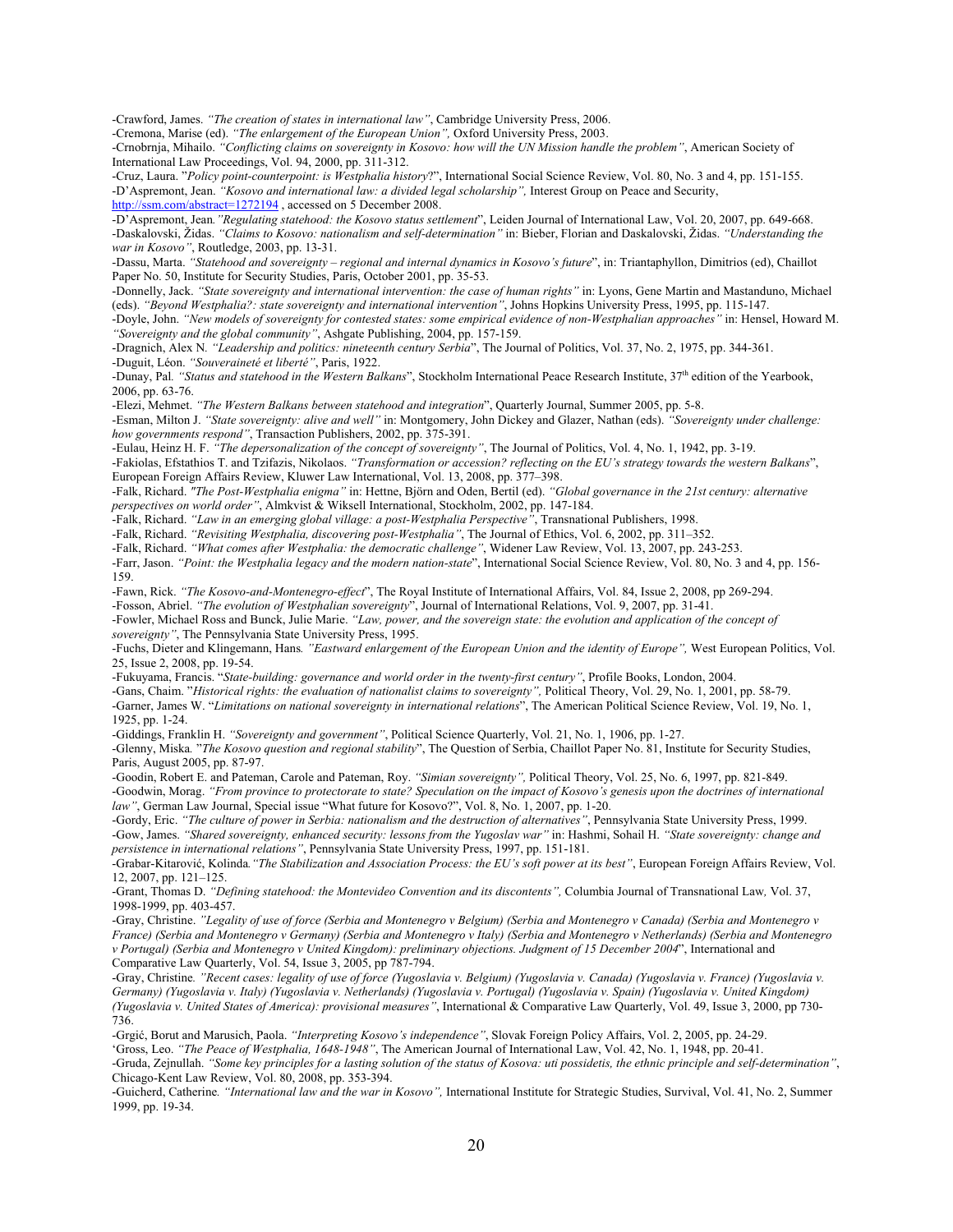-Haass, Richard N. *"The changing nature of sovereignty",* Washington File, Office of International Information Programs, U.S. Department of State, 15 January 2003.

-Hannum, Hurst. "Autonomy, sovereignty, and self-determination: the accommodation of conflicting rights", University of Pennsylvania Press, 1990.

-Harding, Christopher and Lim, Chin (eds). *"Renegotiating Westphalia"*, Kluwer Law International, The Hague, 1999.

-Hasani, Enver*. "Self-determination under the terms of the 2002 Union Agreement between Serbia and Montenegro: tracing the origins of Kosovo's self determination"*, Chicago Kent Law Rreview, Vol. 80, 2005, pp. 305-330.

-Hashmi, Sohail H. (ed). *"State sovereignty: change and persistence in international relations"*, Pennsylvania State University Press, 1997.

-Hershey, Amos S. *"History of international Law since the peace of Westphalia"*, The American Journal of International Law, Vol. 6, No. 1, 1912, pp. 30-69.

-Hinsley, Francis Harry. *"Sovereignty",* Cambridge University Press, 1986.

-Hinsley, Francis Harry. *"The Concept of sovereignty and the relations between states"*, Journal of International Affairs, Vol. 21, No. 2, 1967, pp. 242-252.

-Hobbes, Thomas. *"Leviathan",* Penguin, Harmondsworth, 1968.

-Holton, Robert J. *"Globalization and the nation-state"*, St. Martin's Press, New York, 1998.

-Hurtgen, James R. "*Hobbes's theory of sovereignty in Leviathan",* Reason Papers, No. 5, 1979, pp. 55-67.

-Inoguchi, Takashi. "*Peering into the future by looking back: the Westphalian, Philadelphian, and anti-utopian paradigms"*, International Studies Review, "Prospects for international relations: conjectures about the next millennium", Vol. 1, No. 2, 1999, pp. 173-191.

-Ionescu, Ghita. *"Between sovereignty and integration"*, New York: John Wiley & Sons, 1974.

-Jackson, John H*. "Sovereignty-modern: a new approach to an outdated concept"*, The American Journal of International Law, Vol. 97, No. 4, 2003, pp. 782-802.

-Jackson, Robert (ed). *"Sovereignty at the millennium"*, Blackwell Publishing, 1999.

-Jackson, Robert and Alan James (eds). "*States in a changing world",* Clarendon Press, Oxford, 1993.

-Jackson, Robert. *"Introduction: sovereignty at the millennium",* Political Studies, Vol. 47, 1999, pp. 423-430.

-Jacobsen, Trudy; Sampford, Charles; and Thakur, Ramesh (eds). *"Re-envisioning sovereignty: the end of Westphalia"*, Ashgate Publishing, 2008.

-James, Alan. *"Sovereign statehood"*, Allan & Unwin, London, 1986.

-Jančić, Davor. *"Serbia in the European Union - status of Kosovo",* Legal Life - Journal of Legal Theory and Practice, Special Issue "Law and Humane Future", Vol. 4, No. 12, 2006, pp. 719-730.

-Janković, Dragoslav and Mirković, Mirko. *"Državnopravna istorija Jugoslavije"*, Draganić, Belgrade, 1997.

-Jelev, Momchil. *"Transcending Westphalia: the two faces of European foreign policy",* Master thesis, Macalester College, Minnesota, May 2008, [http://digitalcommons.macalester.edu/cgi/viewcontent.cgi?article=1012&context=poli\\_honors](http://digitalcommons.macalester.edu/cgi/viewcontent.cgi?article=1012&context=poli_honors), accessed 02 January 2009.

-Jouvenel, Bertrand de. *"Sovereignty: an inquiry into the political good"*, University of Chicago Press, 1957.

-Jovanović, Slobodan. *"O državi"*, Belgrade, 1922.

-Judah, Tom. *"Kosovo: war and revenge"*, Yale University Press, 2002.

-Judah, Tom. *"The Serbs: history, myth and the destruction of Yugoslavia"*, Yale University Press, 2000.

-Kachuyevski, Angela. *"Sovereignty, self-determination, and state collapse: reassessing Yugoslavia"*, The Fletcher Forum of World affairs, Vol. 32, No. 2, 2008.

-Kegley, Charles W. and Raymond, Gregory A. *"Exorcising the ghost of Westphalia: building world order in the new millennium"*, Prentice Hall, 2002.

-Kellerman, Alfred, E. *"The impact of EU accession on the legal orders of new EU Member States and (pre-) candidate countries: hopes and fears"*, [T.M.C. Asser Press](javascript:open_window(%22http://aleph.library.uu.nl:80/F/GFQJLG4H8LRGYELMVE4CIEGYE79IVFET7YL9X6XM5MV8B2JE57-02405?func=service&doc_number=002153292&line_number=0010&service_type=TAG%22);), The Hague, 2006.

-Keohane, Robert O. *"Ironies of sovereignty: the European Union and the United States"*, Journal of Common Market Studies, Vol. 40. No. 4, 2002, pp. 743–765.

-Kirchheimer, Otto. *"In quest of sovereignty",* The Journal of Politics, Vol. 6, No. 2, 1944, pp. 139-176.

-Korff, S. A*. "The problem of sovereignty"*, The American Political Science Review, Vol. 17, No. 3, 1923, pp. 404-414.

-Krasner, Stephen D. *"Compromising Westphalia"*, International Security, Vol. 20, No. 3, 1995-1996, pp. 115-151.

-Krasner, Stephen D. *"Sharing sovereignty - new institutions for collapsed and failing states"*, International Security, Vol. 29, No. 2, 2004, pp. 85–120.

-Krasner, Stephen D. *"Sovereignty and governance"*, Paper presented at Legatum Institute Prosperity Symposium, Brocket Hall, 2008, pp. 1-24.

-Krasner, Stephen D. *"Sovereignty: an institutional perspective"*, Comparative Political Studies, Vol. 21, No. 1, 1988, pp. 66-94.

-Krasner, Stephen D. *"Sovereignty: organized hypocrisy"*, Princeton University Press, 1999.

-Krasner, Stephen D. *"Sovereignty"*, Foreign Policy, Vol. 122, January/February 2001, pp. 20-29.

-Krasner, Stephen D. *"Westphalia and all that"* in: Goldstein, Judith and Keohane, Robert (eds). "*Ideas and foreign policy"*, Cornell University Press, Ithaca, 1993, pp. 235-264.

-Krasner, Stephen D. "The exhaustion of sovereignty: international shaping of domestic authority structures", Institut du développement durable et des relations internationales, Paris, March 2003.

-Krkljuš, Ljubomirka and Šarkić, Srdjan. *"Odabrani izvori iz državnopravne istorije Jugoslavije"*, Naučna knjiga, Belgrade, 1982.

-Kuçi, Hajredin. *"The legal and political grounds for, and the influence of the actual situation on, the demand of the Albanians of Kosovo for independence",* Chicago-Kent Law Review, Vol. 80, 2008, pp. 331-352.

-Lake, David A*. "The new sovereignty in international relations"*, International Studies Review, Vol. 5, 2003, pp. 303–323.

-Lansing, Robert*. "A definition of sovereignty",* Proceedings of the American Political Science Association, Vol. 10, 1913, pp. 61-75.

-Lansing, Robert*. "Notes on world sovereignty"*, The American Journal of International Law, Vol. 15, No. 1, 1921, pp. 13-27.

-Lapidoth, Ruth. *"Sovereignty in Transition"*, Journal of International Affairs, Vol. 45, No. 2, 1992, pp. 326-346.

-Laski, Harold J. *"The foundations of sovereignty and other essays"*, Harcourt Brace & Co, New York, 1921.

-Lehne, Stefan. *"Has the 'Hour of Europe' come at last? The EU's strategy for the Balkans*", Chaillot Paper No. 81, Institute for Security Studies, Paris, August 2005, pp.111-123.

-Lentner, Howard H. *"The concept of the state: a response to Stephen Krasner",* Comparative Politics, Vol. 16, No. 3, 1984, pp. 367-377. -Linklater, Andrew. *"Citizenship and sovereignty in the post-Westphalian state"*, European Journal of International Relations, Vol. 2, No. 1, 1996, pp. 77-103.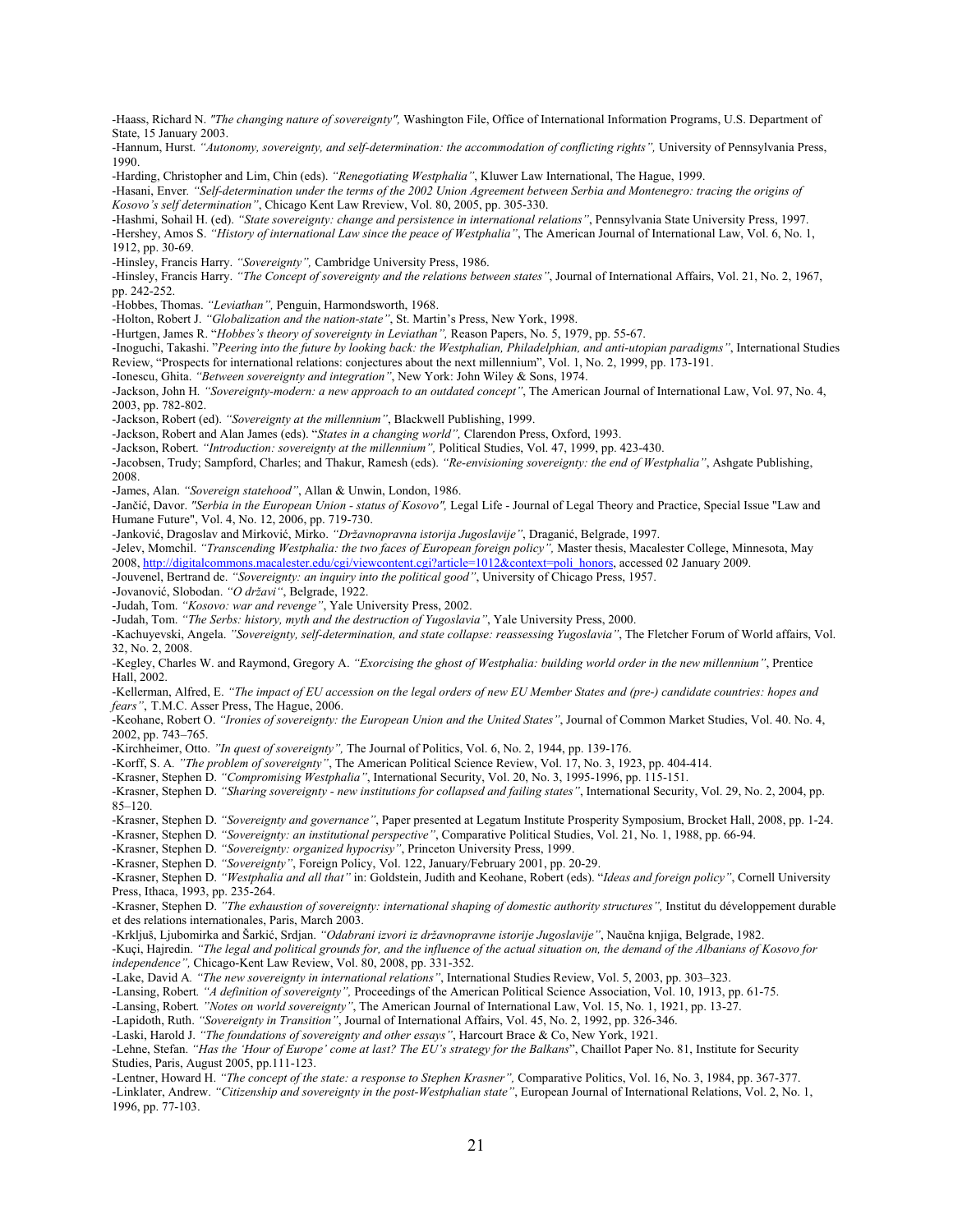-Loewenstein, Karl*. "Sovereignty and international co-operation"*, The American Journal of International Law, Vol. 48, No. 2, 1954, pp. 222- 244.

-Lopandić, Duško and Bajić, Vojislav (eds). *"Srbija i Crna Gora na putu ka Evropskoj Uniji"*, European Movement in Serbia, Belgrade, 2003. -Lozina, Duško. *"Globalizacija i suverenitet nacionalne države"*, Zbornik radova Pravnog fakulteta u Splitu, Vol. 43, No. 1, 2006, pp. 17.-41. -Lukić, Radomir. *"Teorija države i prava"*, Belgrade, 1974.

-Lyons, Gene Martin and Mastanduno, Michael (eds). *"Beyond Westphalia?: state sovereignty and international intervention"*, Johns Hopkins University Press, 1995.

-MacCormick, Neil. *"Beyond the sovereign state"*, The Modern Law Review, Vol. 56, 1993, pp. 1-18.

-Macrae, Andrew. "*Counterpoint: the Westphalia overstatement"*, International Social Science Review, Vol. 80, No. 3 and 4, pp. 159-164. -Maritain, Jacques. *"Man and the state"*, University of Chicago Press, 1951.

-Maritain, Jacques*. "The Concept of sovereignty"*, The American Political Science Review, Vol. 44, No. 2, 1950, pp. 343-357.

-Mark, Max. *"Beyond sovereignty"*, Public Affairs Press, Washington D.C., 1965.

-Massari, Maurizio. *"Which way for Serbia and Montenegro to Europe? Democracy, rule of law – the challenges"*, OSCE Mission to Serbia and Montenegro, Belgrade, 2005.

-Mattli, Walter. *"Sovereignty bargains in regional integration"* International Studies Review, "Continuity and Change in the Westphalian order", Vol. 2, No. 2, 2000, pp. 149-180.

-McNeill, William H. *"Territorial states buried too soon"*, Mershon International Studies Review, Vol. 41, No. 2, 1997, pp. 269-274. -Mendelski, Martin. *"Institutional reforms in South-Eastern Europe: a comparative analysis during different periods of transition"*, Paper presented at the Kokkalis Graduate Student Workshop on Southeastern and East-Central Europe, John F. Kennedy School of Government, Harvard University, 2008.

-Mertus, Julie. *"Serbia: reimagining Europe's outlaw nation"*, Journal of International Affairs, Vol. 54, No. 2, 2001, pp. 489-505. -Monteux, Camille Andrée. *"The status of Kosovo under international law"*, Master thesis, School Of Oriental and African Studies, University of London, 1999-2000, [http://personal.lse.ac.uk/monteux/The\\_Status\\_of%20Kosovo\\_Under\\_International\\_Law.pdf](http://personal.lse.ac.uk/monteux/The_Status_of%20Kosovo_Under_International_Law.pdf), accessed on 28 December 2008.

-Montgomery, John Dickey and Glazer, Nathan (eds). *"Sovereignty under challenge: how governments respond"*, Transaction Publishers, 2002. -Moravcsik, Andrew and Vachudova, Milada Anna. *"National interests, state power, and EU enlargement"*, Center for European Studies Working Paper, No. 97, pp. 1-20.

-Moravcsik, Andrew. *"Why the European Union strengthens the state: domestic politics and international cooperation"*, Center for European Studies, Harvard University, Working Paper Series, Vol. 52, 1994.

-Muharremi, Robert. *"Kosovo's declaration of independence: self-determination and sovereignty revisited"*, Review of Central and East European Law, Vol. 33, 2008, pp. 401-435.

-Nello, Susan Senior and Smith, Karen E. *"The European Union and Central and Eastern Europe"*, Ashgate Publishing, 1998.

-Newman, Michael. "Democracy, sovereignty and the European Union", C. Hurst & Co. Publishers, 1996. -Noutcheva, Gergana. *"EU conditionality, state sovereignty and the compliance patterns of Balkan states"*, Paper presented at the 3rd Pan-

European conference on EU politics, European Consortium for Political Research, Bilgi University, September 2006.

-Nye, Joseph. *"Smart power: in search of the balance between hard and soft power (book review)"*, Democracy: A Journal of Ideas, Issue 2, Fall 2006.

-Orentlicher, Diane F. *"The imprint of Kosovo on international law"*, ILSA Journal of International and Comparative Law, Vol. 6, 1999-2000, pp. 541-546.

Osiander, Andreas. *"Sovereignty, international relations, and the Westphalian myth"*, International Organization Vol. 55, No. 2, 2001, pp. 251– 287.

-Papadimitriou, Dimitris and Greiçevci, Labinot. *"To build a state: Europeanization, EU actorness and state-building in Kosovo"*, European Foreign Affairs Review, Vol. 12, 2007, pp. 219–238.

-Pennock, Roland. J. *"Law and Sovereignty"*, The American Political Science Review, Vol. 31, No. 4, 1937, pp. 617-637.

-Pernice, Ingolf. *"Multilevel constitutionalism in the European Union"*, European Law Review, Vol. 27, pp. 511-529.

-Petranović, Branko and Štrbac, Čedomir. *"Istorija socijalističke Jugoslavije"*, Belgrade, 1977.

-Philpott, Daniel. *"Revolutions in sovereignty: how ideas shaped modern international relations"*, Princeton University Press, 2001.

-Philpott, Daniel. *"Usurping the sovereignty of sovereignty?"*, World Politics, Vol. 53, 2001, pp. 297–324.

-Philpott, Daniel. *"Sovereignty: an introduction and brief history"*, Journal of International Affairs, Vol. 48 No. 2, 1995, pp. 353-368.

-Philpott, Daniel. *"Westphalia, authority and international society",* Political Studies, Vol. 47, 1999, pp. 566.-589.

-Pomerance, Michla. "Self-determination in law and practice, the new doctrine in the United Nations", Martinus Nijhoff Publishers, 1982.

-Pond, Elizabeth. *"Kosovo: catalyst for Europe"*, The Washington Quarterly, Vol. 22, Issue 4, 1999, pp. 77-92.

-Pond, Elizabeth. *"The EU's test in Kosovo"*, The Washington Quarterly, Vol. 31, Issue 4, 2008, pp. 97-112.

-Popov, Nebojsa. *"The road to war in Serbia: trauma and catharsis"*, Central European University Press, 2000.

-Posen, Barry R., *"The war for Kosovo: Serbia's political-military strategy"*, International Security, Vol. 24, No. 4, 2000, pp. 39-84.

-Radovanović, Svetislav. *"O suverenitetu države u savremenim uslovima s posebnim osvrtom na SFRJ"*, Doctoral dissertation, Faculty of Law, University of Novi Sad, 1978.

-Raič, David. *"Statehood and the law of self-determination"*, Martinus Nijhoff Publishers, 2002.

-Ramet, Sabrina P. and Pavlakovic, Vjeran *"Serbia since 1989: politics and society under Milosevic and after"*, University of Washington Press, 2005.

-Ramet, Sabrina. *"The three Yugoslavias: state-building and legitimation, 1918-2005"*, Indiana University Press, 2006.

-Rawls, John. *"The law of peoples: with 'The Idea of Public Reason Revisited'"*, Harvard University Press, Cambridge, Massachusetts, 1999. -Rawls, John. *"The law of peoples"*, Critical Inquiry, Vol. 20, No. 1, 1993, pp. 36-68.

-Redman, Michael. *"Should Kosovo be entitled to statehood?"*, The Political Quarterly Publishing, Blackwell Publishers, 2002, pp. 338-343.

-Ristić, Irena. *"Serbian identity and the concept of europeanness"*, Panoeconomicus, 2007, Vol. 2, pp. 185-195.

-Rosenau, James, N. *"Sovereignty in a turbulent world"* in: Lyons, Gene Martin and Mastanduno, Michael (eds). *"Beyond Westphalia?: state sovereignty and international intervention"*, Johns Hopkins University Press, 1995, pp. 191-228.

-Rousseau, Jean-Jacques. *"Du contrat social, ou Principes du droit politique"*, Garnier, Paris, 1963.

-Rowen, Herbert H. *"The peace of Westphalia revisited"*, The Journal of Modern History, Vol. 33, No. 1, 1961, pp. 53-56.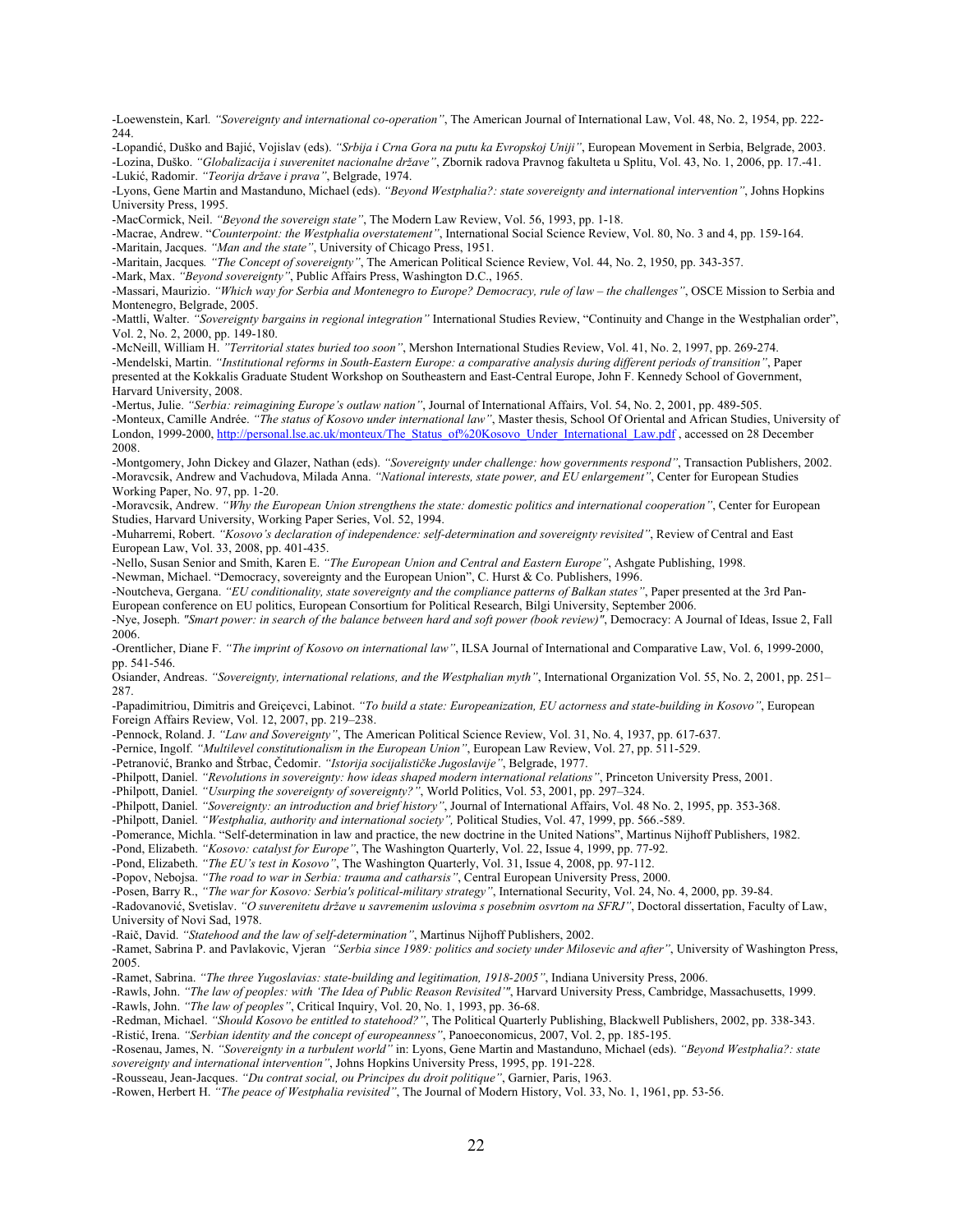-Rupnik, Jacques*. "The demise of Balkan nationalisms? A sceptical view*", Chaillot Paper No. 81, Institute for Security Studies, Paris, August 2005, pp. 99-107.

-Samardžić, Slobodan and Lopandić, Duško. "Serbia and Montenegro" in: Kellerman, Alfred, E. *"The impact of EU accession on the legal orders of new EU Member States and (pre-) candidate countries: hopes and fears"*, [T.M.C. Asser Press](javascript:open_window(%22http://aleph.library.uu.nl:80/F/GFQJLG4H8LRGYELMVE4CIEGYE79IVFET7YL9X6XM5MV8B2JE57-02405?func=service&doc_number=002153292&line_number=0010&service_type=TAG%22);), The Hague, 2006, pp. 143-177.

-Sayre, Francis B. *"Change of sovereignty and concessions"*, The American Journal of International Law, Vol. 12, No. 4, 1918, pp. 705-743. -Schrijver, Nico. *"The changing nature of state sovereignty"* in Crawford, James and Lowe, Vaughan (eds). "*The British Year Book of International Law 1999",* Clarendon Press, Oxford, 2000, pp. 65-98.

-Sellers, Mortimer (ed). "The new world order: sovereignty, human rights, and the self-determination of peoples", Berg, Oxford, 1996. -Shinoda, Hideaki. *"Re-examining sovereignty: from classical theory to the global age"*, St. Martin's Press, 2000.

-Simpson, Gerry. *"The guises of sovereignty"* in: Jacobsen, Trudy; Sampford, Charles; and Thakur, Ramesh (eds). *"Re-envisioning sovereignty: the end of Westphalia"*, Ashgate Publishing, 2008, pp. 51-73.

-Slaughter, Anne-Marie and Burke-White, William*. "The future of international law is domestic (or, the European way of law)"*, Harvard International Law Journal, Vol. 47, No. 2, 2006, pp. 327-352.

-Soroos, Martin. "*Beyond sovereignty",* University of South Carolina Press, 1986.

-Spasić, Ivana and Subotić, Milan. *"R/Evolution and order: Serbia after October 2000"*, Institute for Philosophy and Social Theory, Belgrade, 2001.

-Spruyt, Hendrik *"The end of empire and the extension of the Westphalian system: the normative basis of the modern state order"*, International Studies Review, "Continuity and change in the Westphalian order", Vol. 2, No. 2, 2000, pp. 65-92.

-Spruyt, Hendrik. *"The sovereign state and its competitors. An analysis of systems change"*, Princeton University Press, 1994.

-Srdić, Milutin (ed). *"Politička enciklopedija"*, Savremena administracija, Belgrade, 1975.

-Stacy, Helen. *"Relational sovereignty"*, Stanford Law Review, Vol. 55, 2002-2003, pp. 2029-2059.

-Stahn, Carsten. *"Constitution without a state? Kosovo under the United Nations Constitutional Framework for Self-Government"*, Leiden Journal of International Law, Vol. 14, 2001, pp. 531-561.

-Stankiewicz, W.J. (ed) "*In defense of sovereignty",* Oxford University Press, New York, 1969.

-Stiks, Igor. *"The 'Europeanization' of Yugoslavia's successor states: an end to the ethnic conception of citizenship"*, Paper presented at the Kokkalis Graduate Student Workshop on Southeastern and East-Central Europe, John F. Kennedy School of Government, Harvard University, 2008.

-Stroschein, Sherrill. *"Making or Breaking Kosovo: Applications of Dispersed State Control"*, Perspectives on Politics, Vol.6, Issue 4, 2008, pp. 655-674.

-Svilanović, Goran. *"Serbia and Montenegro in new Europe"*, International Affairs: A Russian Journal of Worlds Politics, Vol. 50, Issue 1, pp. 83-89.

-Tesar, Filip. *"Evolution versus revolution. Kosovo's final status, public affairs and development policy"*, Slovak Foreign Policy Affairs, Policy Studies, Vol. II, 2005, pp. 30-42.

-Thomas, Robert. *"Serbia under Milosevic. Politics in the 1990s"*, London: Hurst & Company, 1999.

-Thompson, Helen. *"The case for external sovereignty"*, European Journal of International Relations, Vol. 12, No. 2, pp. 251-274.

-Thomson, Janice E. *"State sovereignty in international relations: bridging the gap between theory and empirical research"*, International Studies Quarterly, Vol. 39, No. 2, 1995, pp. 213-233.

-Tierney, Stephen. *"Reframing sovereignty? Sub-states national societies and contemporary challenges to the nation-state"*, International and Comparative Law Quarterly, Vol. 54, 2005, pp. 161-183.

-Tokár, Adrián. *"Something happened. Sovereignty and European integration"* in: Extraordinary Times, IWM Junior Visiting Fellows Conferences, Vol. 11, 2001.

-Tomuschat, Christian (ed). *"Modern law of self-determination"*, Martinus Nijhoff Publishers, 1993.

-Toschev, Adrian and Cheikhameguyaz, Gregory, *"The European Union and the final status Kosovo"*, Chicago-Kent Law Review, Vol. 80, 2005, pp. 273-304.

-Trbović, Ana *"A legal geography of Yugoslavia's disintegration"*, Oxford University Press, New York, 2008.

-Triantaphyllou, Dimitrios (ed). *"What status for Kosovo?"*, Chaillot Paper No. 50, Institute for Security Studies, Paris, October 2001.

-Tziampiris, Aristotle. *"Kosovo's future sovereignty: a role for the European Union"*, Southeast European and Black Sea Studies, Vol. 5, No. 2, 2005, pp. 285–299.

-Vachudova, Milada Anna. *"Promoting political change and economic revitalization in the Western Balkans: the role of the European Union"*, Slovak Foreign Policy Affairs, Vol. 2, 2005, pp.67-73.

-Vejvoda, Ivan*."Serbia after four years of transition"* in: Judy, Batt (ed). *"The Western Balkans: moving on"*, Chaillot Paper No. 70, October 2003, pp. 37-51.

-Vekarić, Vatroslav. *"Serbia's foreign policy goals"* in: Lopandić, Duško and Bajić, Vojislav (eds). *"Srbija i Crna Gora na putu ka Evropskoj Uniji"*, European Movement in Serbia, Belgrade, 2003, pp. 121-143.

-Vernon, Raymond. "Sovereignty at bay: ten years after", International Organization, Vol. 35, 1981, pp. 517-529.

-Vernon, Raymond. "Sovereignty at bay: the multinational spread of U.S. enterprises", Basic Books, New York, 1971.

-Walker, Neil. *"Sovereignty and differentiated integration in the European Union*", European Law Journal, Vol. 4, No.4, 1998, pp. 355–388.

-Walker, Neil. *"The idea of constitutional pluralism"*, The Modern Law Review, Vol. 65, 2002, pp. 317-359.

-Wallace, William*. "The sharing of sovereignty: the European paradox"*, Political Studies Vol. 47, 1999, pp. 503-521.

-Wallace-Bruce, Nii Lante. *"Claims to statehood in international law"*, Carlton Press, New York, 1994.

-Warbrick, Colin. *"Kosovo: the declaration of independence*", International and Comparative Law Quarterly, Vol. 57, Issue 3, July 2008, pp. 675- 690.

-Weber, Cynthia. *"Reconsidering statehood: examining the sovereignty/intervention boundary"*, Review of International Studies, Vol. 18, 1992, pp. 199-216.

-Weiler, Joseph H. H. and Wind, Marlene (eds). "European constitutionalism beyond the state", Cambridge University Press, 2003.

-Weller, Marc (ed). *"The crisis in Kosovo 1989-1999: from the dissolution of Yugoslavia to Rambouillet and the outbreak of hostilities"*, Documents & Analysis, Cambridge, 2001.

-Weller, Marc. *"The Rambouillet conference on Kosovo"*, International Affairs, Vol. 75, No. 2, 1999, pp. 211-251.

-Williams Paul R. *"Earned sovereignty: the road to resolving the conflict over Kosovo's final status"*, Denver Journal of International Law and Policy, Vol. 31, 2002-2003, pp. 387-426.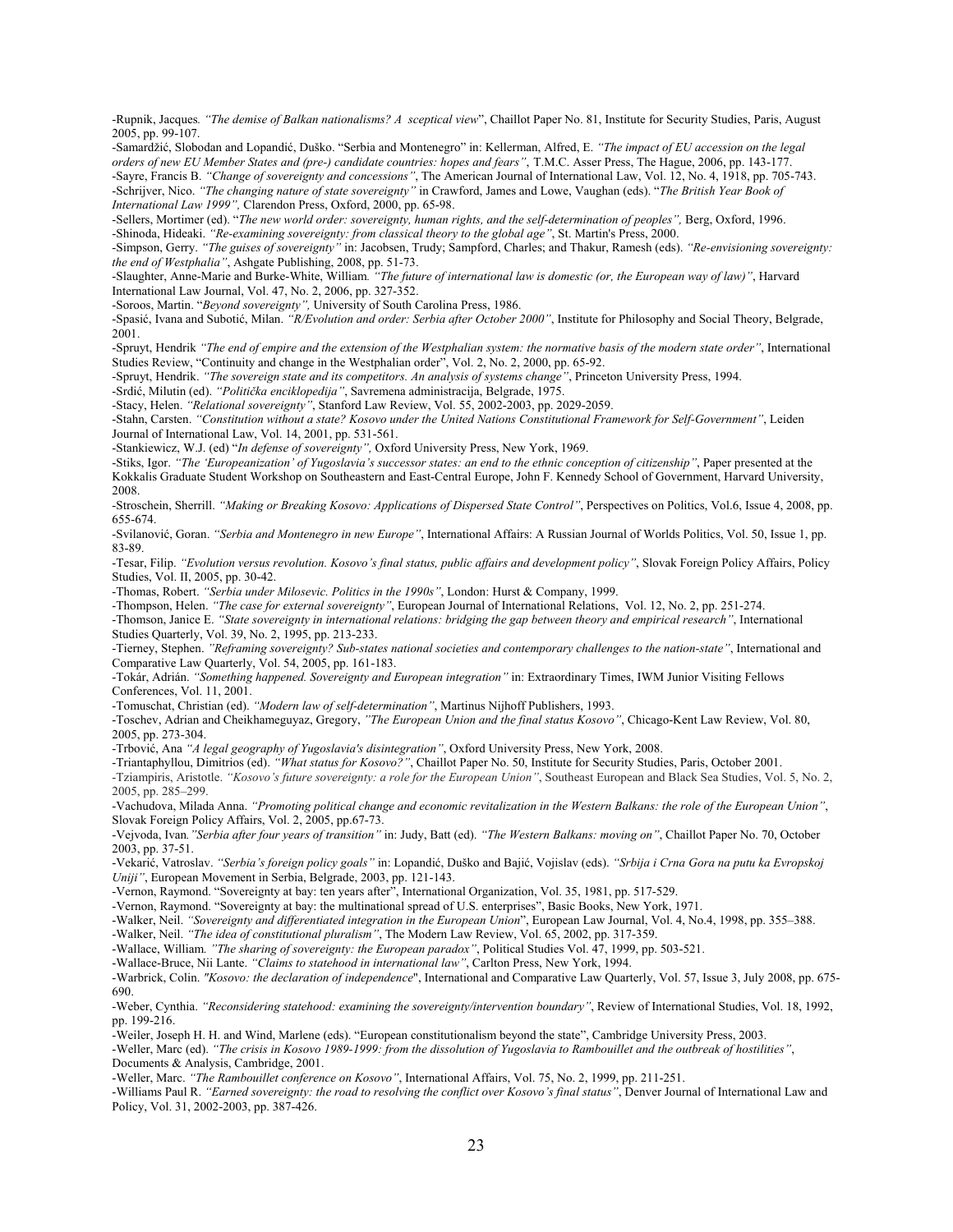-Williams Paul R; Scharf, Michael P; and Hooper, James R. *"Resolving sovereignty-based conflicts: the emerging approach of earned sovereignty"*, Denver Journal of International Law and Policy, Vol. 31, 2002-2003, pp. 349-354.

-Williams, Paul R. and Pecci, Francesca Jannotti. *"Earned sovereignty: bridging the* 

*gap between sovereignty and self-determination"*, Stanford Journal of International Law, Vol. 40, No. 1, 2004, pp. 1-40.

-Wriston, Walter. "*The twilight of sovereignty",* Scribners, New York, 1992.

-Yannis, Alexandros. *"The concept of suspended sovereignty in international law and its implications in international politics"*, European Journal of International Law, Vol. 13, 2002, pp. 1037-1052.

-Yannis, Alexandros. *"The UN as government in Kosovo"*, Global Governance, Vol. 10, 2004, pp. 67-81.

-Yiannouka, Stavros N. *"International law as realpolitik: a 360-year review of Westphalian sovereignty in light of the declaration of independence by Kosovo"*, Law Gazette, May 2008.

-Yusufi, Islam. *"European integration and transitional processes and their impact on the evolution and development of political parties in the countries of Western Balkans"*, Paper presented at the Kokkalis Graduate Student Workshop on Southeastern and East-Central Europe, John F. Kennedy School of Government, Harvard University, 2005.

-Zacher, Mark W. *"The decaying pillars of the Westphalian temple: implications for international order and governance"* in: Rosenau, James N. and Czempiel, Ernst-Otto (ed). "*Governance without government: order and change in world politics*, Cambridge University Press, 1992, pp. 58—101.

-Zacher, Mark W. *"The territorial integrity norm: international boundaries and the use of force"*, International Organization, Vol. 55, No. 2, 2001, pp. 215-250.

-Zacklin, Ralph. *"Beyond Kosovo: the United Nations and humanitarian Intervention"*, Virginia Journal of International Law, Vol. 41, 2000- 2001, pp. 923-940.

-Zaum, Dominik. *"The sovereignty paradox: the norms and politics of international statebuilding"*, Oxford University Press, 2007.

#### **Legal acts, newspaper articles, and other materials**

-Beta. *"Šutanovac: Vojska Srbije neće ući na Kosovo",* 2 December 2008.

-CeSID. *"Istraživanje javnog mnjenja, jesen 2008",* 2008.

-CeSID. *"Političke podele u Srbiji – pet godina posle"*, 2005.

-Constitution of the Republic of Kosovo, 2008.

-Constitution of the Republic of Serbia, 2006.

-Council Decision (2006/56/EC) of 30 January 2006 on the principles, priorities and conditions contained in the European Partnership with Serbia and Montenegro including Kosovo as defined by the United Nations Security Council Resolution 1244 of 10 June 1999 and repealing Decision 2004/520/EC.

-Council Decision (2008/213/EC) of 18 February 2008 on the principles, priorities and conditions contained in the European Partnership with Serbia including Kosovo as defined by United Nations Security Council Resolution 1244 of 10 June 1999 and repealing Decision 2006/56/EC. -Council Joint Action (2008/124/CFSP) of 4 February 2008 on the European Union Rule of Law Mission in Kosovo, EULEX KOSOVO. -Council of the European Union. *"Press release on 2864th and 2865th Council meetings of the General Affairs and External Relations"*,

Luxembourg, 29 April 2008.

-Cvetković, Mirko. *"Saradnja s Hagom čuva suverenitet Srbije!"*, Glas Javnosti, 27 July 2008.

-Electoral Commission of the Republic of Serbia. *"Izveštaj o ukupnim rezultatima izbora za narodne poslanike Narodne Skupštine Republike Srbije"*, [http://www.rik.parlament.sr.gov.yu/cirilica/propisi\\_frames.htm,](http://www.rik.parlament.sr.gov.yu/cirilica/propisi_frames.htm) accessed on 10 January 2008.

-European Commission. *"Enlargement Strategy and main challenges 2008-2009"*, Communication from the Commission to the Council and the European Parliament, COM(2008)674, 2008.

-European Commission. *"Kosovo (under UNSCR 1244/99) 2008 progress report"*, Commission staff working document SEC(2008) 2697, 2008. -European Commission. *"Serbia 2007 Progress Report",* Commission staff working document COM(2007)663, 2007.

-European Commission. *"Serbia 2008 Progress Report",* Commission staff working document COM(2008)674, 2008.

-Government of the Republic of Serbia. *"Action plan for the approximation of Serbian Legislation with the European Union Law for 2005"*, 2005.

-Government of the Republic of Serbia. *"Akcioni plan za jačanje institucionalne sposobnosti za preuzimanje obaveza u procesu evropskih integracija"*, July 2006.

-Government of the Republic of Serbia. *"Evropska orijentacija gradjana Srbije"* (public opinion poll done by Strategic Marketing, Belgrade in September 2006), November 2006.

-Government of the Republic of Serbia. *"Istraživanje: Kosovo i strateške spoljnopolitičke integracije"* (presentation for the media), April 2008. -Government of the Republic of Serbia. *"Keynote address of Prime Minister Nominee Mirko Cvetković",*

[http://www.srbija.gov.rs/pages/article.php?id=46940,](http://www.srbija.gov.rs/pages/article.php?id=46940) Belgrade, 7 July 2008, accessed on 20 November 2008.

-Government of the Republic of Serbia. *"Nacionalni program za integraciju u Evropsku Uniju",* October 2008.

-Government of the Republic of Serbia. *"National Strategy of Serbia for the Serbia and Montenegro's accession to the European Union"*, June 2005.

-Government of the Republic of Serbia. *"Plan for implementation of the European Partnership priorities"*, April 2006.

-Government of the Republic of Serbia. *"Plan za političko rešenje sadašnje situacije na Kosovu i Metohiji",* April 2004.

-Government of the Republic of Serbia. *"Proces stabilizacije i pridruživanja"*, 2006.

-Government of the Republic of Serbia. *"Revised Plan for the implementation of priorities contained in the European Partnership"*, February 2007.

-Government of the Republic of Serbia. *"Stavovi gradjana o procesu evropske integracije Republike Srbije"* (public opinion poll done by Strategic Marketing Belgrade), 2007.

-Government of the Republic of Serbia. *"Strategija dugoročnog ekonomskog razvoja srpske zajednice na Kosovu i Metohiji",* 2006.

-Government of the Republic of Serbia. *"Strategija komunikacije Vlade Republike Srbije o procesu stabilizacije i pridruživanja državne zajednice Srbija i Crna Gora",* 2004.

-Government of the Republic of Serbia. *"Strategija reforme državne uprave u Republici Srbiji",* 2004.

-HARDTalk. *"Vuk Jeremić"*, <http://news.bbc.co.uk/2/hi/programmes/hardtalk/7131287.stm>, 7 December 2007, accessed on 25 November 2008. -[Interim agreement on trade and trade-related matters between the European Community and the Republic of Serbia,](http://ec.europa.eu/enlargement/pdf/serbia/key_document/interim_agreement_trade_en.pdf) 2008.